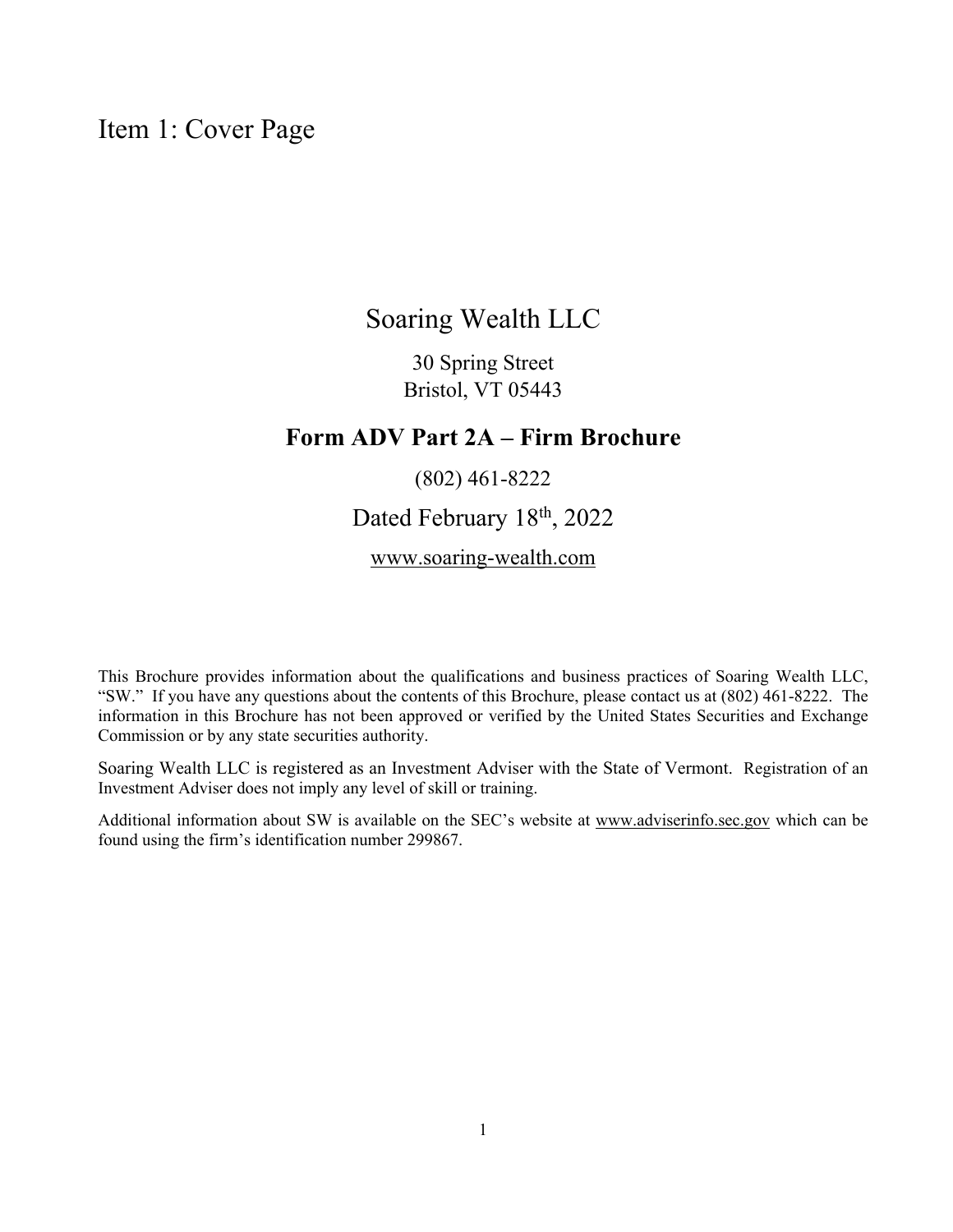# Item 2: Material Changes

Please see the following material changes since the most recent filing of Form ADV Part 2A dated September 8th, 2021.

Item 5: Fees and Compensation - Fees for the Comprehensive Financial Planning - Open Ended Duration service will be automatically increased by 3% each year on the anniversary date of the commencement of each engagement.

### **Future Changes**

From time to time, we may amend this Disclosure Brochure to reflect changes in our business practices, changes in regulations, and routine annual updates as required. Either this complete Disclosure Brochure or a Summary of Material Changes shall be provided to each Client annually and if a material change occurs in the business practices of Soaring Wealth LLC.

At any time, you may view the current Disclosure Brochure online at the SEC's Investment Adviser Public Disclosure website at http://www.adviserinfo.sec.gov by searching for our firm name or by our CRD number 299867.

You may also request a copy of this Disclosure Brochure at any time by contacting us at (802) 461- 8222.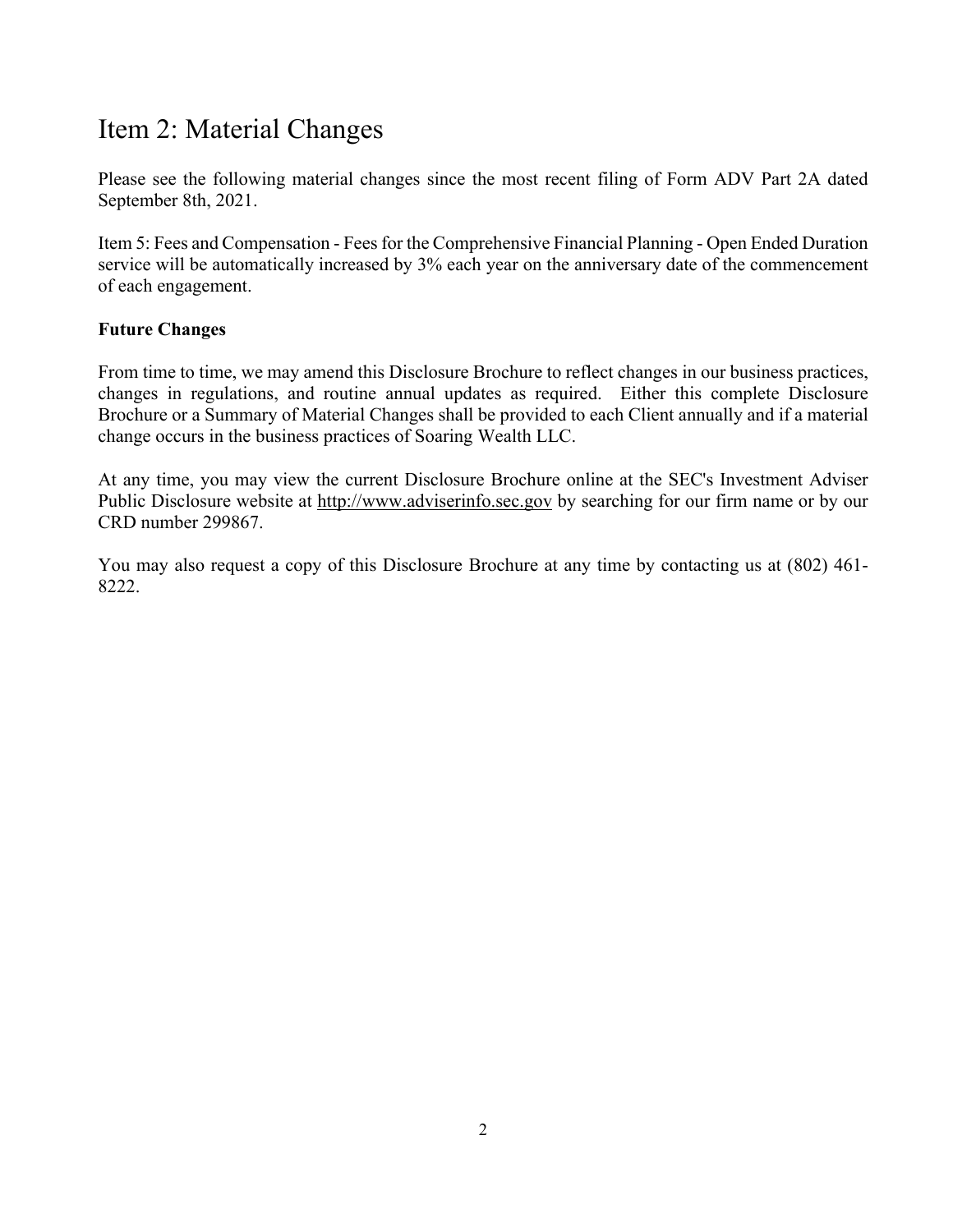# Item 3: Table of Contents

# **Contents**

| Item 1: Cover Page                                                                             | $\mathbf 1$ |
|------------------------------------------------------------------------------------------------|-------------|
| Item 2: Material Changes                                                                       | 2           |
| Item 3: Table of Contents                                                                      | 3           |
| Item 4: Advisory Business                                                                      | 4           |
| Item 5: Fees and Compensation                                                                  | 7           |
| Item 6: Performance-Based Fees and Side-By-Side Management                                     | 9           |
| Item 7: Types of Clients                                                                       | 10          |
| Item 8: Methods of Analysis, Investment Strategies and Risk of Loss                            | 10          |
| Item 9: Disciplinary Information                                                               | 12          |
| Item 10: Other Financial Industry Activities and Affiliations                                  | 12          |
| Item 11: Code of Ethics, Participation or Interest in Client Transactions and Personal Trading | 13          |
| Item 12: Brokerage Practices                                                                   | 14          |
| Item 13: Review of Accounts                                                                    | 15          |
| Item 14: Client Referrals and Other Compensation                                               | 15          |
| Item 15: Custody                                                                               | 16          |
| Item 16: Investment Discretion                                                                 | 17          |
| Item 17: Voting Client Securities                                                              | 17          |
| Item 18: Financial Information                                                                 | 17          |
| Item 19: Requirements for State-Registered Advisers                                            | 17          |
| Form ADV Part 2B - Brochure Supplement                                                         | 20          |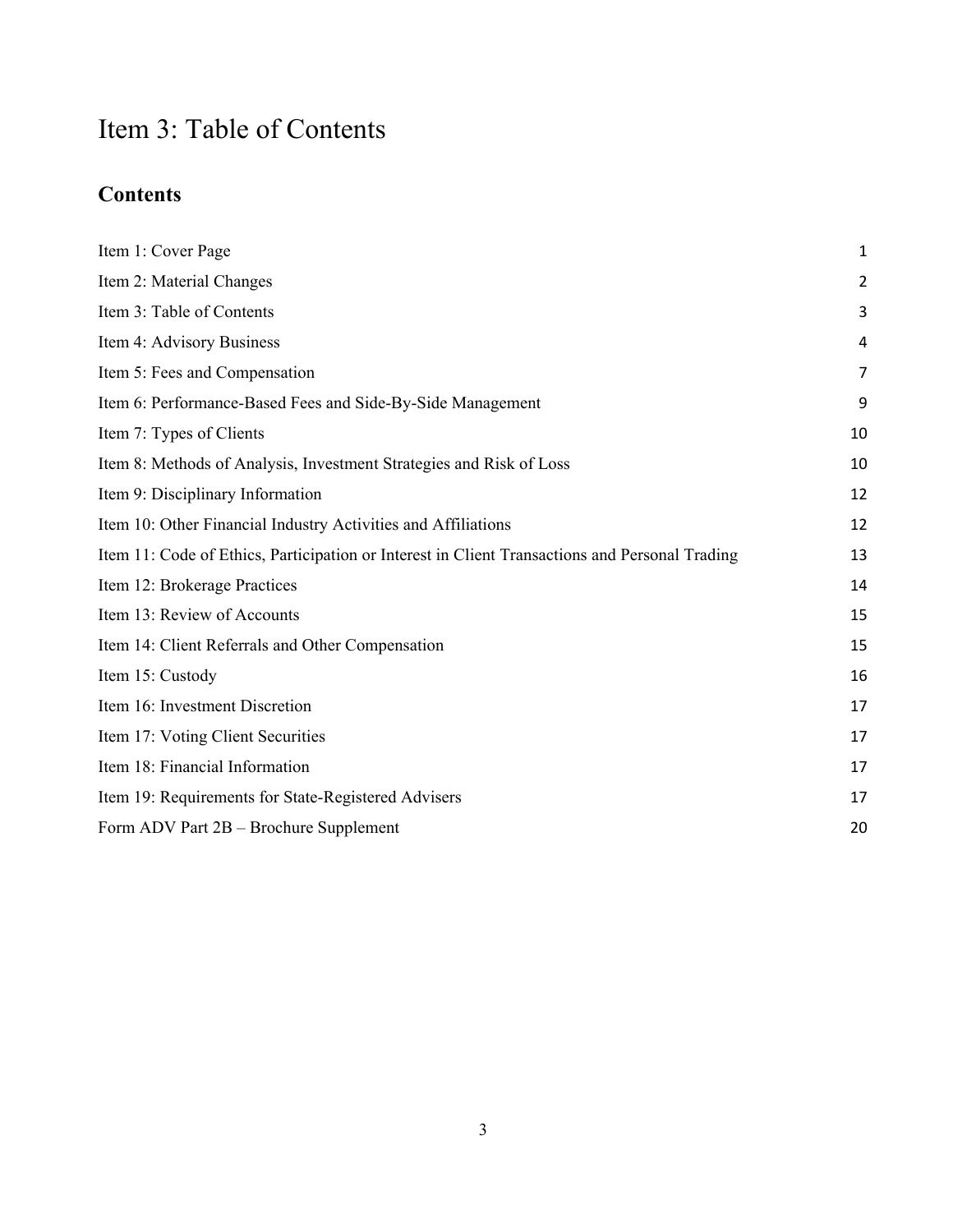# Item 4: Advisory Business

## **Description of Advisory Firm**

Soaring Wealth LLC is registered as an Investment Adviser with the State of Vermont. We were founded in November 2018. Malissa Marshall is the principal owner of SW. SW currently reports \$ 10,584,126 discretionary Assets Under Management as of December 31st, 2021.

## **Types of Advisory Services**

#### **Financial Planning – One-Time Comprehensive Plans**

We provide financial planning services on topics such as retirement planning, risk management, college savings, cash flow, debt management, work benefits, and estate and incapacity planning.

Financial planning is a comprehensive evaluation of a client's current and future financial state by using currently known variables to predict future cash flows, asset values, and withdrawal plans. The key defining aspect of financial planning is that through the financial planning process, all questions, information, and analysis will be considered as they affect and are affected by the entire financial and life situation of the client. Clients purchasing this service will receive a written or electronic report, providing the client with a detailed financial plan designed to achieve his or her stated financial goals and objectives.

Without a subsequent engagement, clients themselves will be responsible for implementing the advisor's recommendations and monitoring the outcomes, as the plans will not be reviewed and updated by the advisor on an annual basis.

#### **Comprehensive Financial Planning – Open-Ended Duration**

This service involves working one-on-one with a planner over an extended period of time. By paying a fixed monthly fee, clients get to work with a planner who will work with them to develop and implement their plan. The planner will monitor the plan, recommend any changes and ensure the plan is up to date.

Upon desiring a comprehensive plan, a client will be taken through establishing their goals and values around money. They will be required to provide information to help complete the following areas of analysis: net worth, cash flow, credit scores/reports, employee benefits, retirement planning, insurance, investments, college planning and estate planning. Once the client's information is reviewed, their plan will be built and analyzed, and then the findings, analysis and potential changes to their current situation will be reviewed with the client. Clients subscribing to this service will receive a written or electronic report, providing the client with a detailed financial plan designed to achieve his or her stated financial goals and objectives. If a follow-up meeting is required, we will meet at the client's convenience. The plan and the client's financial situation and goals will be monitored throughout the year and follow-up phone calls and emails will be made to the client to confirm that any agreed upon action steps have been carried out. On an annual basis, there will be a full review of this plan to ensure its accuracy and ongoing appropriateness. Any needed updates will be implemented at that time.

In general, the financial plan will address any or all of the following areas of concern. The client and advisor will work together to select the specific areas to cover. These areas may include, but are not limited to, the following:

● **Cash Flow and Debt Management**: We will conduct a review of your income and expenses to determine your current surplus or deficit along with advice on prioritizing how any surplus should be used or how to reduce expenses if they exceed your income. Advice may also be provided on which debts to pay off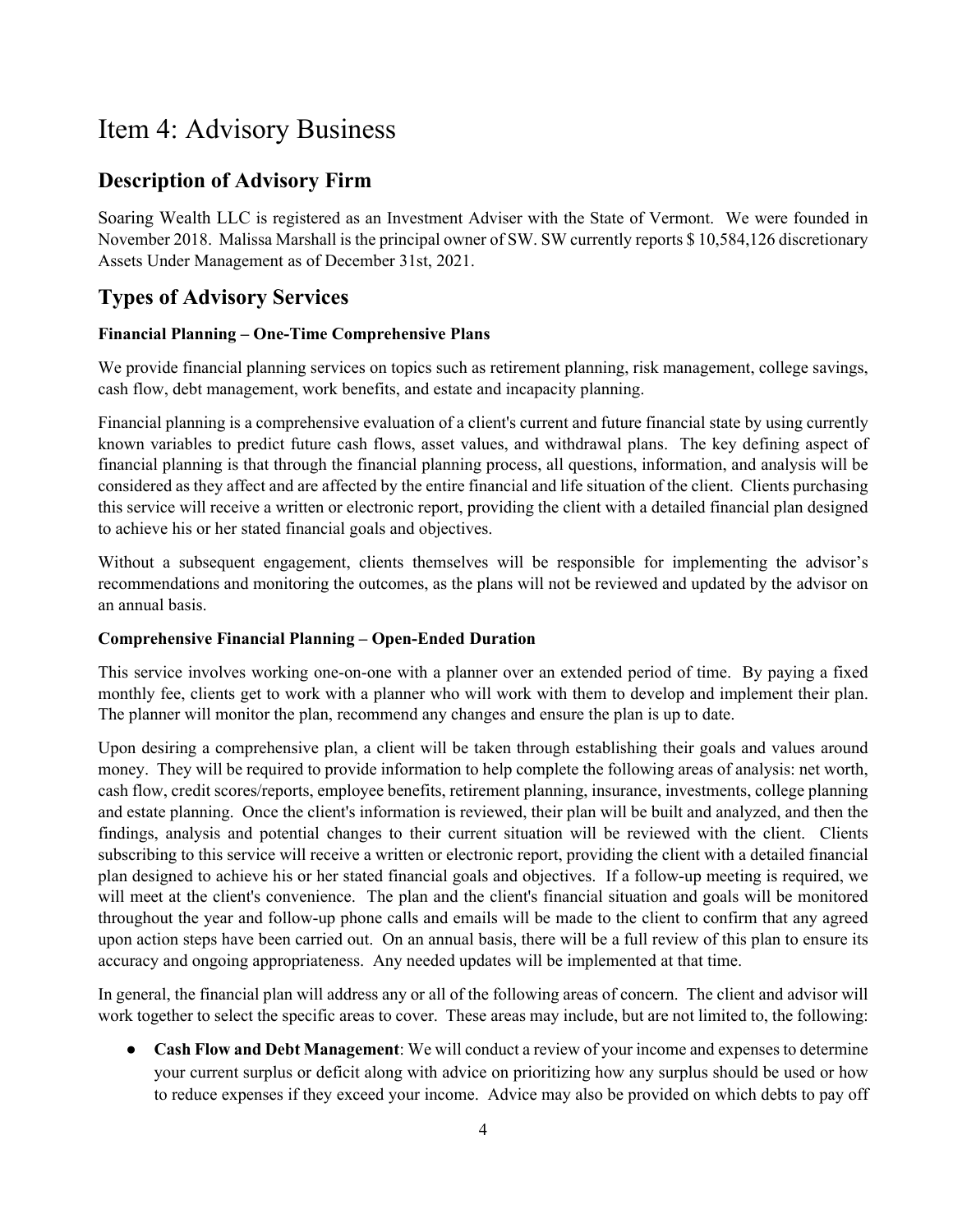first based on factors such as the interest rate of the debt and any income tax ramifications. We may also recommend what we believe to be an appropriate cash reserve that should be considered for emergencies and other financial goals, along with a review of accounts (such as money market funds) for such reserves, plus strategies to save desired amounts.

- **College Savings**: Includes projecting the amount that will be needed to achieve college or other postsecondary education funding goals, along with advice on ways for you to save the desired amount. Recommendations as to savings strategies are included, and, if needed, we will review your financial picture as it relates to eligibility for financial aid or the best way to contribute to grandchildren (if appropriate).
- **Employee Benefits Optimization**: We will provide review and analysis as to whether you, as an employee, are taking the maximum advantage possible of your employee benefits. If you are a business owner, we will consider and/or recommend the various benefit programs that can be structured to meet both business and personal retirement goals.
- **Estate Planning**: This usually includes an analysis of your exposure to estate taxes and your current estate plan, which may include whether you have a will, powers of attorney, trusts, and other related documents. Our advice also typically includes ways for you to minimize or avoid future estate taxes by implementing appropriate estate planning strategies such as the use of applicable trusts. We always recommend that you consult with a qualified attorney when you initiate, update, or complete estate planning activities. We may provide you with contact information for attorneys who specialize in estate planning when you wish to hire an attorney for such purposes. From time to time, we will participate in meetings or phone calls between you and your attorney with your approval or request.
- **Financial Goals**: We will help clients identify financial goals and develop a plan to reach them. We will identify what you plan to accomplish, what resources you will need to make it happen, how much time you will need to reach the goal, and how much you should budget for your goal.
- **Insurance**: Review of existing policies to ensure proper coverage for life, health, disability, long-term care, liability, home, and automobile.
- **Investment Analysis**: This may involve developing an asset allocation strategy to meet clients' financial goals and risk tolerance, providing information on investment vehicles and strategies, reviewing employee stock options, as well as assisting you in establishing your own investment account at a selected broker/dealer or custodian. The strategies and types of investments we may recommend are further discussed in Item 8 of this brochure.
- **Retirement Planning**: Our retirement planning services typically include projections of your likelihood of achieving your financial goals, typically focusing on financial independence as the primary objective. For situations where projections show less than the desired results, we may make recommendations, including those that may impact the original projections by adjusting certain variables (e.g. working longer, saving more, spending less, and/or taking more risk with investments).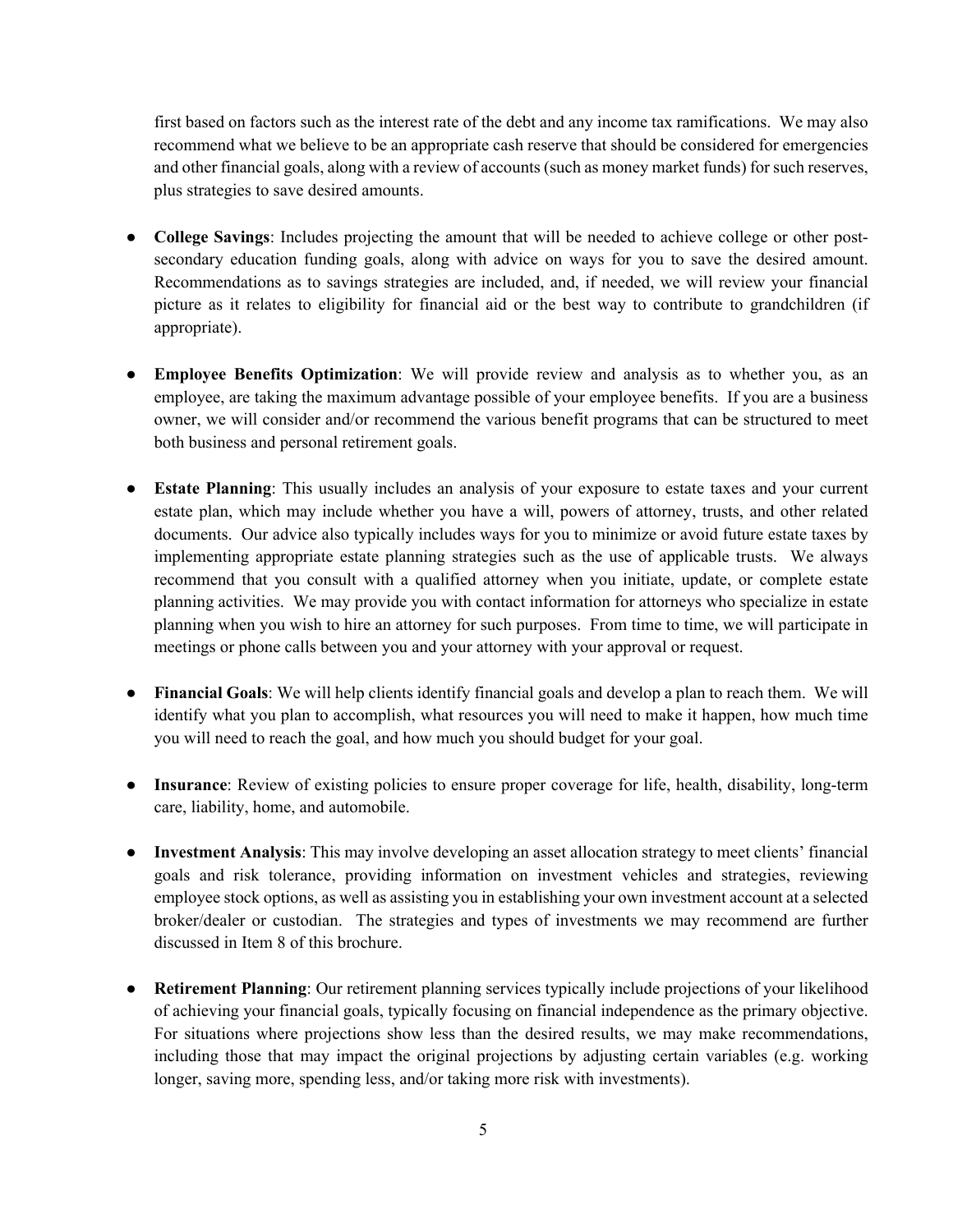If you are near retirement or already retired, advice may be given on appropriate distribution strategies to minimize the likelihood of running out of money or having to adversely alter spending during your retirement years.

- **Risk Management:** A risk management review includes an analysis of your exposure to major risks that could have a significant adverse impact on your financial picture, such as premature death, disability, property and casualty losses, or the need for long‐term care planning. Advice may be provided on ways to minimize such risks and about weighing the costs of purchasing insurance versus the benefits of doing so and, likewise, the potential cost of not purchasing insurance ("self‐insuring").
- **Tax Planning Strategies:** Advice may include ways to minimize current and future income taxes as a part of your overall financial planning picture. For example, we may make recommendations on which type of account(s) or specific investments should be owned based in part on their "tax efficiency," with consideration that there is always a possibility of future changes to federal, state or local tax laws and rates that may impact your situation.

We recommend that you consult with a qualified tax professional before initiating any tax planning strategy, and we may provide you with contact information for accountants or attorneys who specialize in this area if you wish to hire someone for such purposes. We will participate in meetings or phone calls between you and your tax professional with your approval. Malissa Marshall is currently employed as Founder & CEO of Steuern & Taxes LLC, and clients of SW may choose to utilize Steuern & Taxes LLC for tax preparation services, but they are not required to do so.

#### **Investment Advisory Services (SW-managed accounts)**

We are in the business of managing individually tailored investment portfolios. Our firm provides continuous advice to a client regarding the investment of client funds based on the individual needs of the client. Through personal discussions in which goals and objectives based on a client's particular circumstances are established, we develop a client's personal investment policy or an investment plan with an asset allocation target and create and manage a portfolio based on that policy and allocation targets. We may also review and discuss a client's prior investment history, as well as family composition and background.

Account supervision is guided by the stated objectives of the client (e.g., maximum capital appreciation, growth, income, or growth and income), as well as tax considerations. Clients may impose reasonable restrictions on investing in certain securities, types of securities, or industry sectors. Fees pertaining to this service are outlined in Item 5 of this brochure.

#### **Tax Preparation**

We provide Tax Preparation services for our clients to assist with the filing of federal and state tax returns for individuals, trusts and businesses. The fees associated with tax preparation services are separate and in addition to your financial planning or advisory fees.

We may ask for an explanation or clarification of some items, but we will not audit or otherwise verify client data. The client is responsible for the completeness and accuracy of information used to prepare the returns. Our responsibility is to prepare the returns in accordance with applicable tax laws. We may observe opportunities for tax savings that require planning or changes in the way the client handles some transactions. While an engagement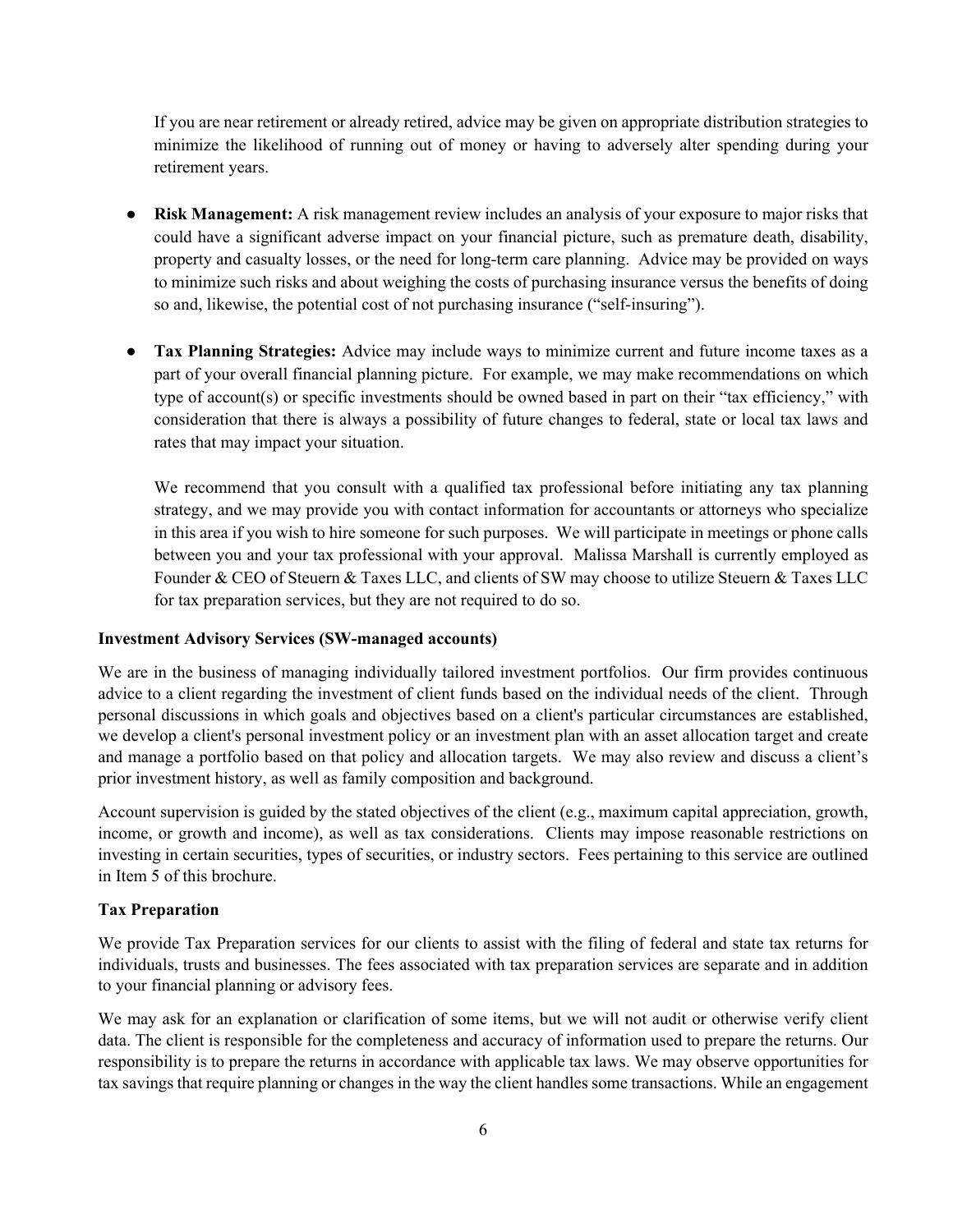for tax return preparation does not include significant tax planning services, we will share any ideas we have with you and discuss terms for any additional work that may be required to implement those ideas.

In some cases, we may utilize the services of Steuern & Taxes LLC, a third-party accounting and tax planning firm, to facilitate the preparation and filing of your tax return and we will work with you and Steuern & Taxes LLC to gather the necessary information as part of this service. If the client also engages us for Tax Planning Services, Steuern & Taxes LLC will work with the client to also conduct research and answer tax-related questions to help the client adequately plan through certain transactions and financial changes so that they can fully understand any tax consequences or opportunities for savings in the future.

#### **Educational Seminars and Speaking Engagements**

We may provide seminars on an "as announced" basis for groups seeking general advice on investments and other areas of personal finance. The content of these seminars will vary depending upon the needs of the attendees. These seminars are purely educational in nature and do not involve the sale of any investment products. Information presented will not be based on any individual person's need, nor does SW provide individualized investment advice to attendees during these seminars.

#### **Client Tailored Services and Client Imposed Restrictions**

We offer the same suite of services to all of our clients. However, specific client financial plans and their implementation are dependent upon the client Investment Policy Statement which outlines each client's current situation (income, tax levels, and risk tolerance levels) and is used to construct a client specific plan to aid in the selection of a portfolio that matches restrictions, needs, and targets.

Clients are able to specify, within reason, any limitations they would like to place on discretionary authority as it pertains to individual securities and/or sectors that will be traded in their account, by notating these items on the executed advisory agreement.

#### **Wrap Fee Programs**

We do not participate in wrap fee programs.

## Item 5: Fees and Compensation

Please note, unless a client has received the firm's disclosure brochure at least 48 hours prior to signing the investment advisory contract, the investment advisory contract may be terminated by the client within five (5) business days of signing the contract without incurring any advisory fees. How we are paid depends on the type of advisory service we are performing. Please review the fee and compensation information below.

#### **Financial Planning – One-Time Comprehensive Plans**

Financial Planning will also be offered on a fixed fee basis for clients who do not require ongoing comprehensive financial planning. The fixed fee will be agreed upon before the start of any work. The fixed fee can range between \$2,400 - \$9,600, depending on complexity and the needs of the client for the Comprehensive Plan. The fee is negotiable. If a fixed fee program is chosen, half of the fee is due at the beginning of the process, and the remainder is due at completion of work, however, SW will not bill an amount above \$500 more than 6 months in advance. Fees for this service may be paid by electronic funds transfer or check. Upon termination, half of the fee that is due up front will be non-refundable, and no further fees will be charged.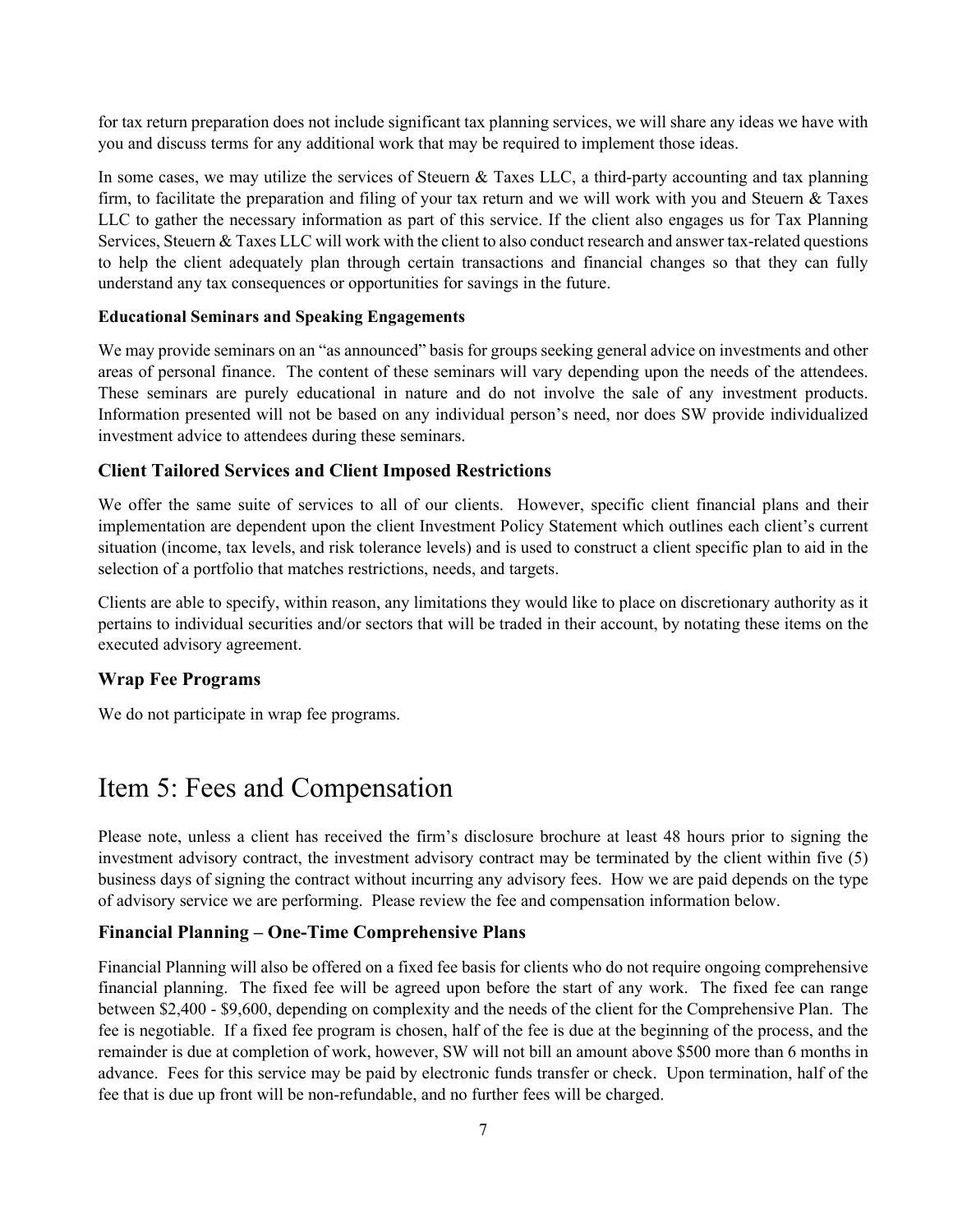#### **Comprehensive Financial Planning – Open-Ended Duration**

Comprehensive Financial Planning consists of an ongoing fee that is paid monthly or quarterly, in advance, at the rate of \$400 - \$4,000 per month, depending on complexity and the needs of the client. The fee may be negotiable in certain cases. Fees for this service may be paid by electronic funds transfer or check. This service may be terminated with 30 days' notice. Upon termination of any account, the fee will be prorated and any unearned fee will be refunded to the client. SW will refund any unearned portion within 20 business days. Fees for this service will be automatically increased by 3% each year on the anniversary date of the commencement of the engagement.

### **Financial Planning Hourly Fee**

Financial Planning is also offered at an hourly rate of \$250-450 per hour. Hourly services require an upfront deposit of \$250-450 (1 hour). Fees are due on a monthly basis in arrears, or at final conclusion of the engagement, whichever is earlier. The fee may be negotiable. In the event of early termination by the client, any fees for the hours already worked will be due. Fees for this service may be paid by electronic funds transfer or check.

#### **Investment Advisory Services (SW-managed accounts)**

Our standard advisory fee is based on the market value of the assets under management and is calculated as a blended fee based on the schedule below:

| <b>Account Value</b>                   | <b>Annual Advisory Fee</b> |
|----------------------------------------|----------------------------|
| <b>First \$1,000,000</b>               | $1.25\%$                   |
| Any additional assets over \$1,000,000 | $0.50\%$                   |

SW's Comprehensive Financial Planning - Open-Ended Duration will receive the first \$250,000 AUM included within the monthly financial planning fee.

The annual fees are negotiable and are pro-rated and paid in advance on a quarterly basis.

The advisory fees for both the standard fees and discounted fees are blended fees. A blended schedule looks at the account value and compares it to a set fee schedule. Based upon the value of the account at the beginning of the billing period, the fee schedule identifies specific portions of the account value to be charged at different fee rates. The total value of the account is compared against this schedule and, based on the account size, the different fee rates are blended to determine the total account fee for that period.

#### Fee Calculation Examples:

For the standard fee example, a client who was not participating in SW's Comprehensive Financial planning with an account valued at \$2,000,000 would pay an effective fee of 0.875% with the annual fee of \$17,500. The quarterly fee is determined by the following calculation:  $((\$1,000,000 \times 1.25%) + (\$1,000,000 \times 0.50%) = 4 =$ \$4,375.

For the discounted fee example, a client who is participating in SW's Comprehensive Financial planning with an account valued at \$2,000,000 would pay an effective fee of 0.50% with the annual fee of \$10,000. The quarterly fee is determined by the following calculation:  $(\$2,000,000 \times 0.50\%) \div 4 = \$2,500$ .

No increase in the annual fee shall be effective without agreement from the client by signing a new agreement or amendment to their current advisory agreement.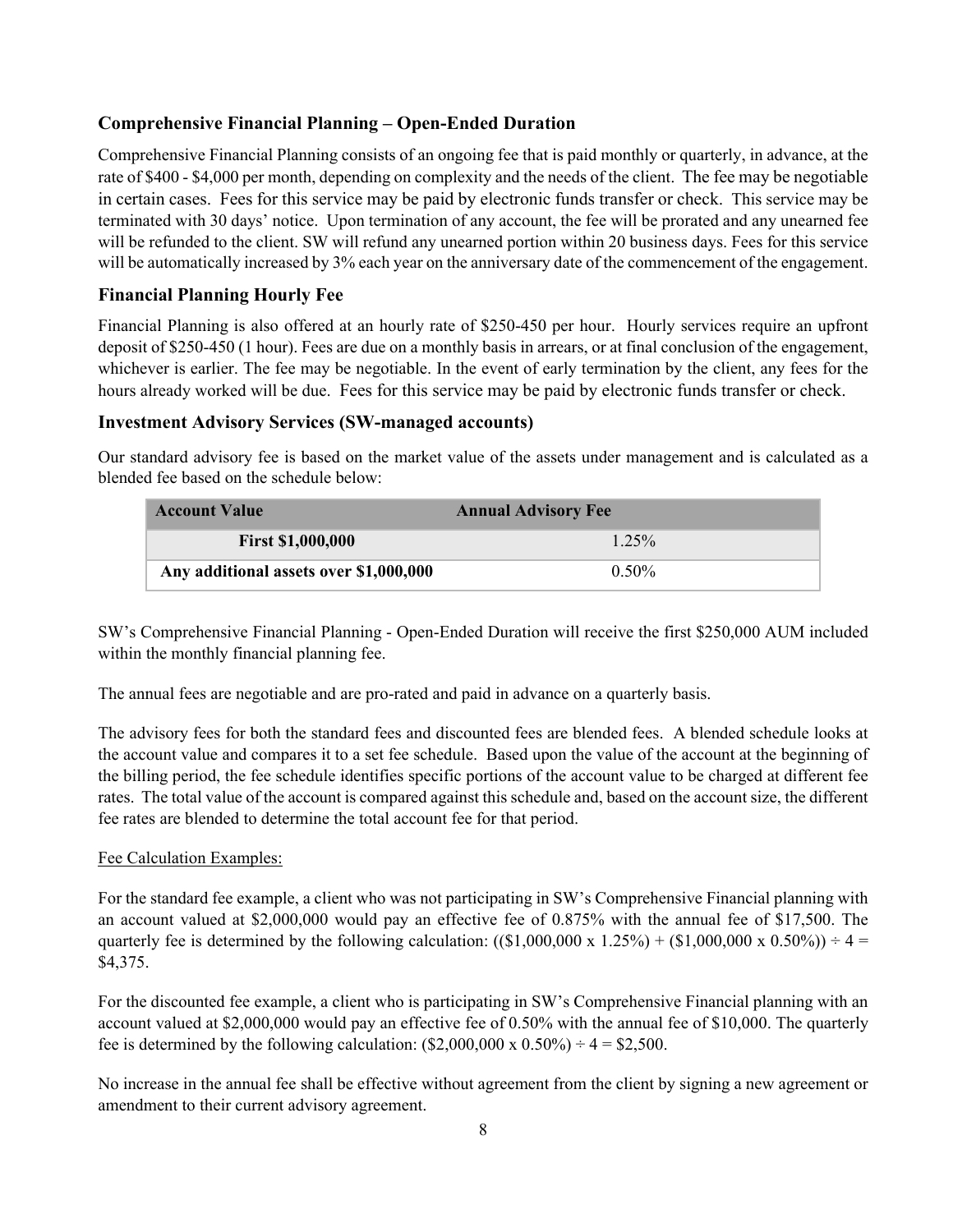Advisory fees are directly debited from client accounts, or the client may choose to pay by check. Accounts initiated or terminated during a calendar quarter will be charged a prorated fee based on the amount of time remaining in the billing period. An account may be terminated with written notice at least 30 calendar days in advance. Upon termination of the account, any unearned fee will be refunded to the client. SW will refund any unearned portion within 20 business days.

#### **Educational Seminars / Speaking Engagements**

Seminars and speaking engagements are offered to organizations and the public on a variety of financial topics. Fees range from free to \$1,000 per seminar or free to \$200 per participant. Half of the fees are due prior to the engagement, and the other half are to be paid the day of, no later than the conclusion of the seminar. The fee range is based on the content, amount of research conducted, number of hours of preparation needed, and the number of attendees. In the event of inclement weather or a flight cancellation, the Speaker shall make all reasonable attempts to make alternative travel arrangements to arrive in time for the presentation. If travel proves impossible, or the event is otherwise canceled, the Speaker's fee is waived, but the Client will still be responsible for reimbursement of any non-refundable travel expenses already incurred.

In the event that the Client decides to cancel or change the date of the event for any reason besides weather or similar unforeseen causes, the Client will still be responsible for reimbursement of any non-refundable travel expenses already incurred, and will provide payment for 50% of the Speaker's fee if the cancellation occurs within 30 days of the event. In the event that the Speaker must cancel due to health or similar unforeseen circumstances, the Speaker will make all attempts to find a reasonable alternate engagement date and will absorb any incremental additional costs for obtaining alternative travel arrangements. If an alternate date cannot be obtained, the Client will not be responsible for any travel costs already incurred by the Speaker or any portion of the Speaker's fee.

Educational Seminars and Speaking Engagements may be provided pro-bono at SW's discretion.

#### **Other Types of Fees and Expenses**

Our fees are exclusive of brokerage commissions, transaction fees, and other related costs and expenses which may be incurred by the client. Clients may incur certain charges imposed by custodians, brokers, and other third parties such as custodial fees, deferred sales charges, odd-lot differentials, transfer taxes, wire transfer and electronic fund fees, and other fees and taxes on brokerage accounts and securities transactions. Mutual fund and exchange traded funds also charge internal management fees, which are disclosed in a fund's prospectus. Such charges, fees, and commissions are exclusive of and in addition to our fee, and we shall not receive any portion of these commissions, fees, and costs.

Item 12 further describes the factors that we consider in selecting or recommending broker-dealers for client's transactions and determining the reasonableness of their compensation (e.g., commissions).

We do not accept compensation for the sale of securities or other investment products including asset-based sales charges or service fees from the sale of mutual funds.

## Item 6: Performance-Based Fees and Side-By-Side Management

We do not offer performance-based fees and do not engage in side-by-side management.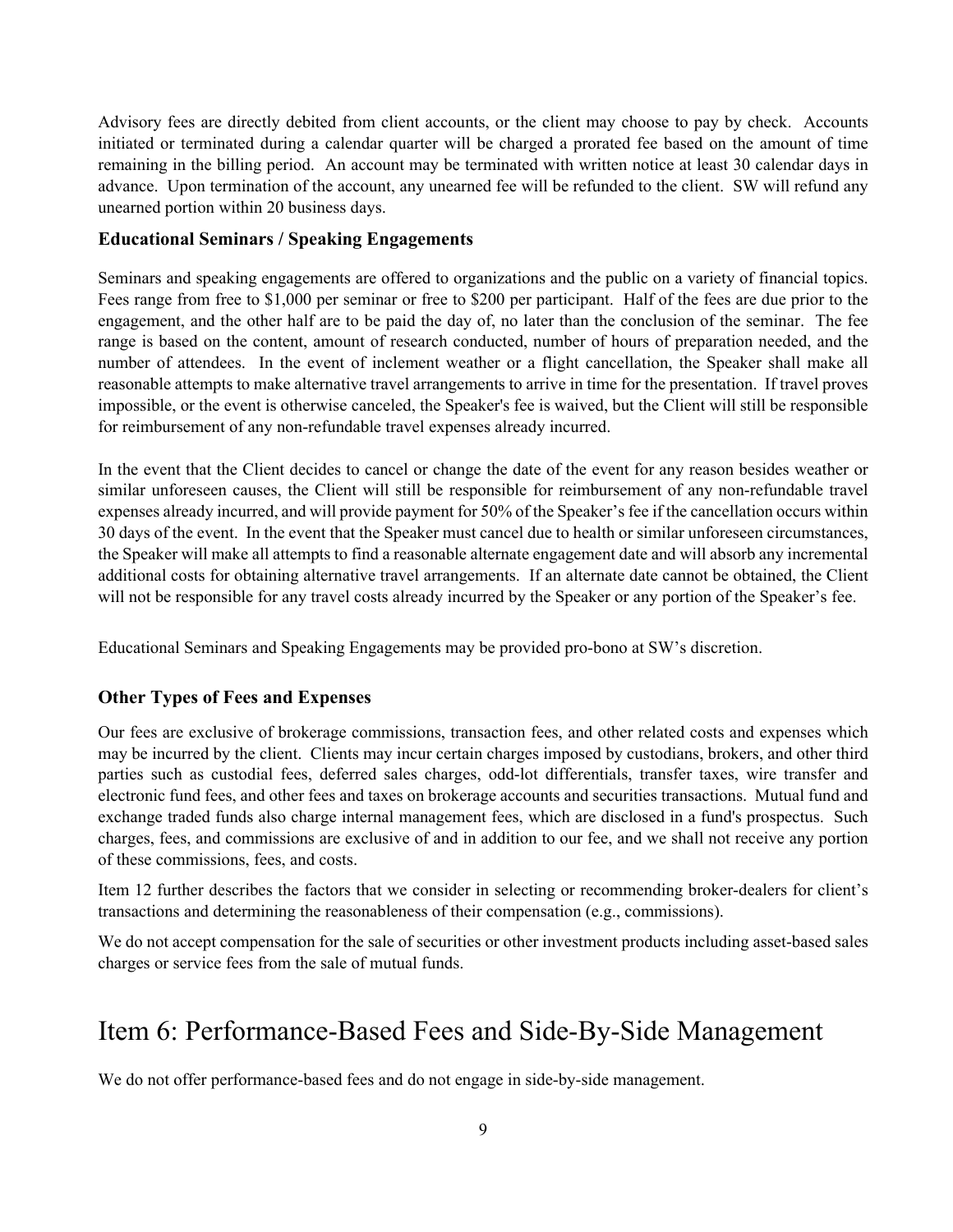# Item 7: Types of Clients

We provide financial planning and portfolio management services to individuals and high net-worth individuals. We do not have a minimum account size requirement.

# Item 8: Methods of Analysis, Investment Strategies and Risk of Loss

When clients have us complete an Investment Analysis (described in Item 4 of this brochure) as part of their financial plan, or when we perform Investment Advisory services for clients, our primary method of investment analysis is fundamental.

**Fundamental analysis** involves analyzing individual companies and their industry groups, such as a company's financial statements, details regarding the company's product line, the experience, and expertise of the company's management, and the outlook for the company's industry. The resulting data is used to measure the true value of the company's stock compared to the current market value. The risk of fundamental analysis is that the information obtained may be incorrect and the analysis may not provide an accurate estimate of earnings, which may be the basis for a stock's value. If securities prices adjust rapidly to new information, utilizing fundamental analysis may not result in favorable performance.

#### **Passive Investment Management**

We primarily practice passive investment management. Passive investing involves building portfolios that are composed of various distinct asset classes. The asset classes are weighted in a manner to achieve the desired relationship between correlation, risk, and return. Funds that passively capture the returns of the desired asset classes are placed in the portfolio. The funds that are used to build passive portfolios are typically index mutual funds and/or exchange traded funds.

Passive investment management is characterized by low portfolio expenses (i.e. the funds inside the portfolio have low internal costs), minimal trading costs (due to infrequent trading activity), and relative tax efficiency (because the funds inside the portfolio are tax efficient and turnover inside the portfolio is minimal).

In contrast, active management involves a single manager or managers who employ some method, strategy or technique to construct a portfolio that is intended to generate returns that are greater than the broader market or a designated benchmark.

#### **Material Risks Involved**

**All investing strategies we offer involve risk and may result in a loss of your original investment which you should be prepared to bear.** Many of these risks apply equally to stocks, bonds, commodities and any other investment or security. Material risks associated with our investment strategies are listed below.

**Market Risk:** Market risk involves the possibility that an investment's current market value will fall because of a general market decline, reducing the value of the investment regardless of the operational success of the issuer's operations or its financial condition.

**Strategy Risk:** The Adviser's investment strategies and/or investment techniques may not work as intended.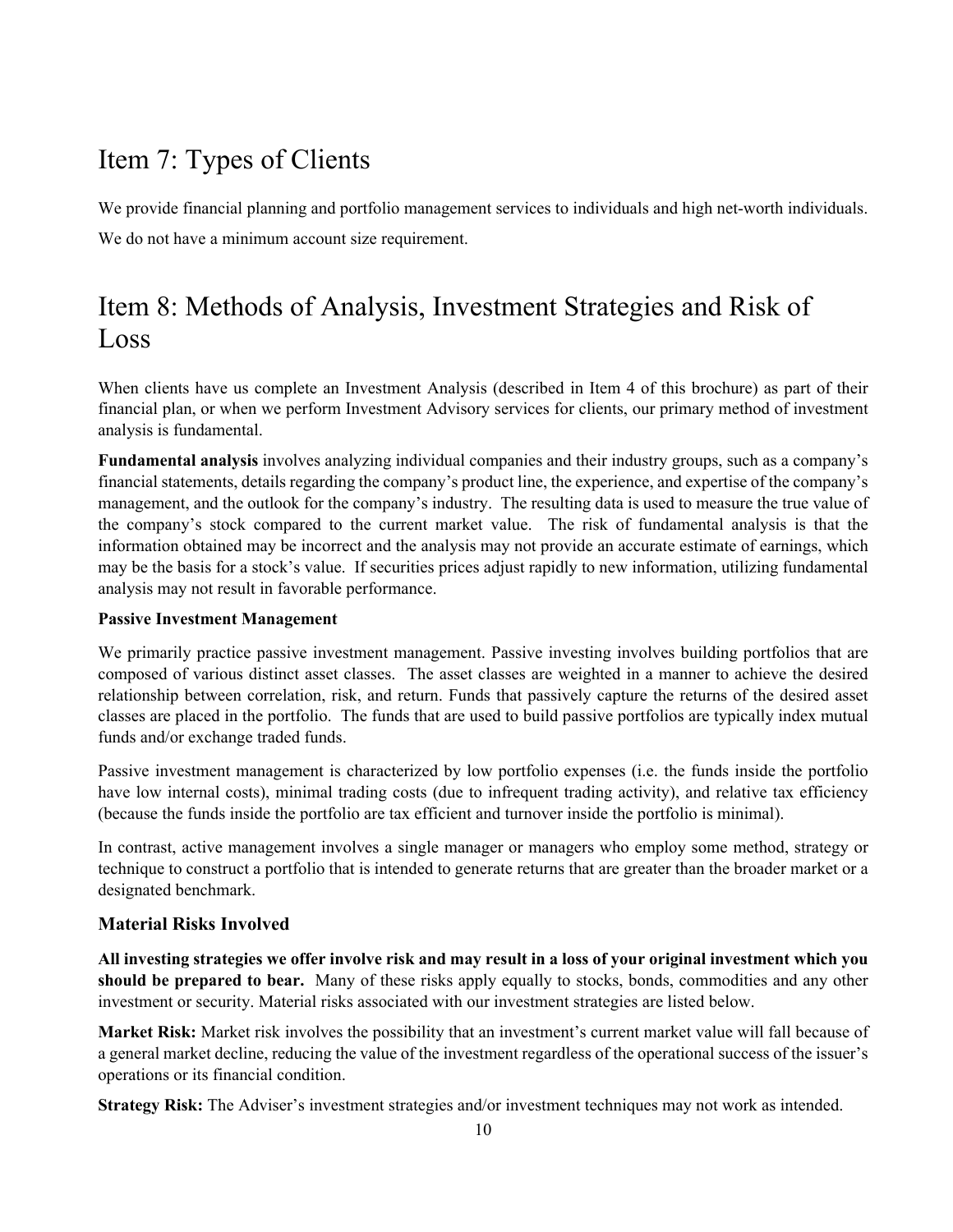**Small and Medium Cap Company Risk:** Securities of companies with small and medium market capitalizations are often more volatile and less liquid than investments in larger companies. Small and medium cap companies may face a greater risk of business failure, which could increase the volatility of the client's portfolio.

**Interest Rate Risk:** Bond (fixed income) prices generally fall when interest rates rise, and the value may fall below par value or the principal investment. The opposite is also generally true: bond prices generally rise when interest rates fall. In general, fixed income securities with longer maturities are more sensitive to these price changes. Most other investments are also sensitive to the level and direction of interest rates.

**Legal or Legislative Risk**: Legislative changes or Court rulings may impact the value of investments, or the securities' claim on the issuer's assets and finances.

**Inflation**: Inflation may erode the buying power of your investment portfolio, even if the dollar value of your investments remains the same.

#### **Risks Associated with Securities**

Apart from the general risks outlined above which apply to all types of investments, specific securities may have other risks.

**Common stocks** may go up and down in price quite dramatically, and in the event of an issuer's bankruptcy or restructuring could lose all value. A slower-growth or recessionary economic environment could have an adverse effect on the price of all stocks.

**Corporate Bonds** are debt securities to borrow money. Generally, issuers pay investors periodic interest and repay the amount borrowed either periodically during the life of the security and/or at maturity. Alternatively, investors can purchase other debt securities, such as zero coupon bonds, which do not pay current interest, but rather are priced at a discount from their face values and their values accrete over time to face value at maturity. The market prices of debt securities fluctuate depending on such factors as interest rates, credit quality, and maturity. In general, market prices of debt securities decline when interest rates rise and increase when interest rates fall. The longer the time to a bond's maturity, the greater its interest rate risk.

**Bank Obligations** including bonds and certificates of deposit may be vulnerable to setbacks or panics in the banking industry. Banks and other financial institutions are greatly affected by interest rates and may be adversely affected by downturns in the U.S. and foreign economies or changes in banking regulations.

**Municipal Bonds** are debt obligations generally issued to obtain funds for various public purposes, including the construction of public facilities. Municipal bonds pay a lower rate of return than most other types of bonds. However, because of a municipal bond's tax-favored status, investors should compare the relative after-tax return to the after-tax return of other bonds, depending on the investor's tax bracket. Investing in municipal bonds carries the same general risks as investing in bonds in general. Those risks include interest rate risk, reinvestment risk, inflation risk, market risk, call or redemption risk, credit risk, and liquidity and valuation risk.

**Exchange Traded Funds** prices may vary significantly from the Net Asset Value due to market conditions. Certain Exchange Traded Funds may not track underlying benchmarks as expected. ETFs are also subject to the following risks: (i) an ETF's shares may trade at a market price that is above or below their net asset value; (ii) the ETF may employ an investment strategy that utilizes high leverage ratios; or (iii) trading of an ETF's shares may be halted if the listing exchange's officials deem such action appropriate, the shares are de-listed from the exchange, or the activation of market-wide "circuit breakers'' (which are tied to large decreases in stock prices) halts stock trading generally. The Adviser has no control over the risks taken by the underlying funds in which client's invest.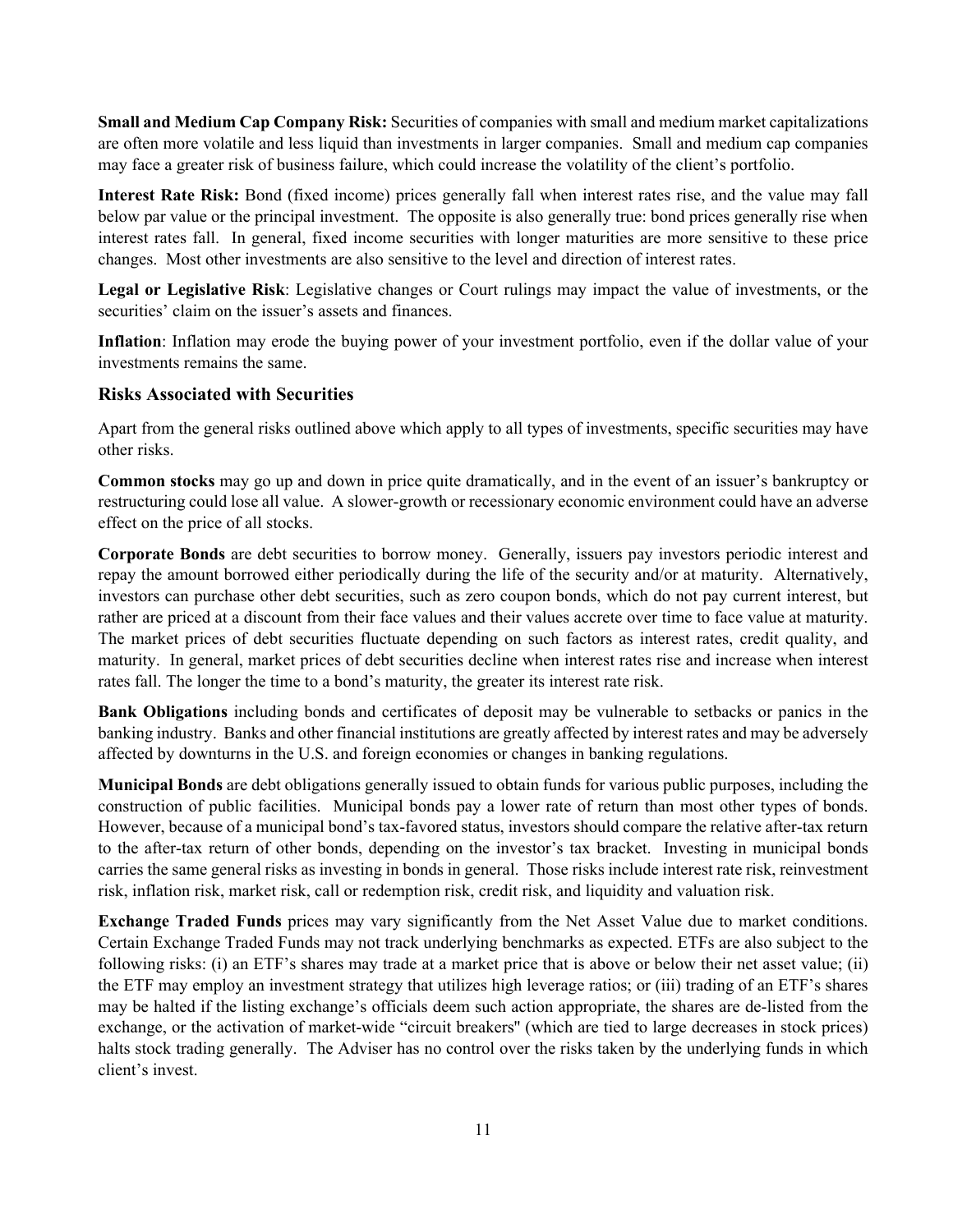**Investment Companies Risk**. When a client invests in open-end mutual funds or ETFs, the client indirectly bears its proportionate share of any fees and expenses payable directly by those funds. Therefore, the client will incur higher expenses, many of which may be duplicative. In addition, the client's overall portfolio may be affected by losses of an underlying fund and the level of risk arising from the investment practices of an underlying fund (such as the use of derivatives).

**Variable Annuities:** Annuities are a retirement product for those who may have the ability to pay a premium now and want to guarantee they receive certain monthly payments or a return on investment later in the future. Annuities are contracts issued by a life insurance company designed to meet requirements or other long-term goals. An annuity is not a life insurance policy. Variable annuities are designed to be long-term investments, to meet retirement and other long-range goals. Variable annuities are not suitable for meeting short-term goals because substantial taxes and insurance company charges may apply if you withdraw your money early. Variable annuities also involve investment risks, just as mutual funds do.

# Item 9: Disciplinary Information

#### **Criminal or Civil Actions**

SW and its management have not been involved in any criminal or civil action.

#### **Administrative Enforcement Proceedings**

SW and its management have not been involved in administrative enforcement proceedings.

#### **Self-Regulatory Organization Enforcement Proceedings**

SW and its management have not been involved in legal or disciplinary events that are material to a client's or prospective client's evaluation of SW or the integrity of its management.

# Item 10: Other Financial Industry Activities and Affiliations

No SW employee is registered, or has an application pending to register, as a broker-dealer or a registered representative of a broker-dealer.

No SW employee is registered, or has an application pending to register, as a futures commission merchant, commodity pool operator or a commodity trading advisor.

SW does not have any related parties. As a result, we do not have a relationship with any related parties.

SW only receives compensation directly from clients. We do not receive compensation from any outside source. We do not have any conflicts of interest with any outside party.

Malissa Marshall is currently employed as Founder & CEO of Steuern & Taxes LLC. This activity accounts for approximately 50% of her time.

#### **Recommendations or Selections of Other Investment Advisers**

SW does not recommend clients to Outside Managers to manage their accounts.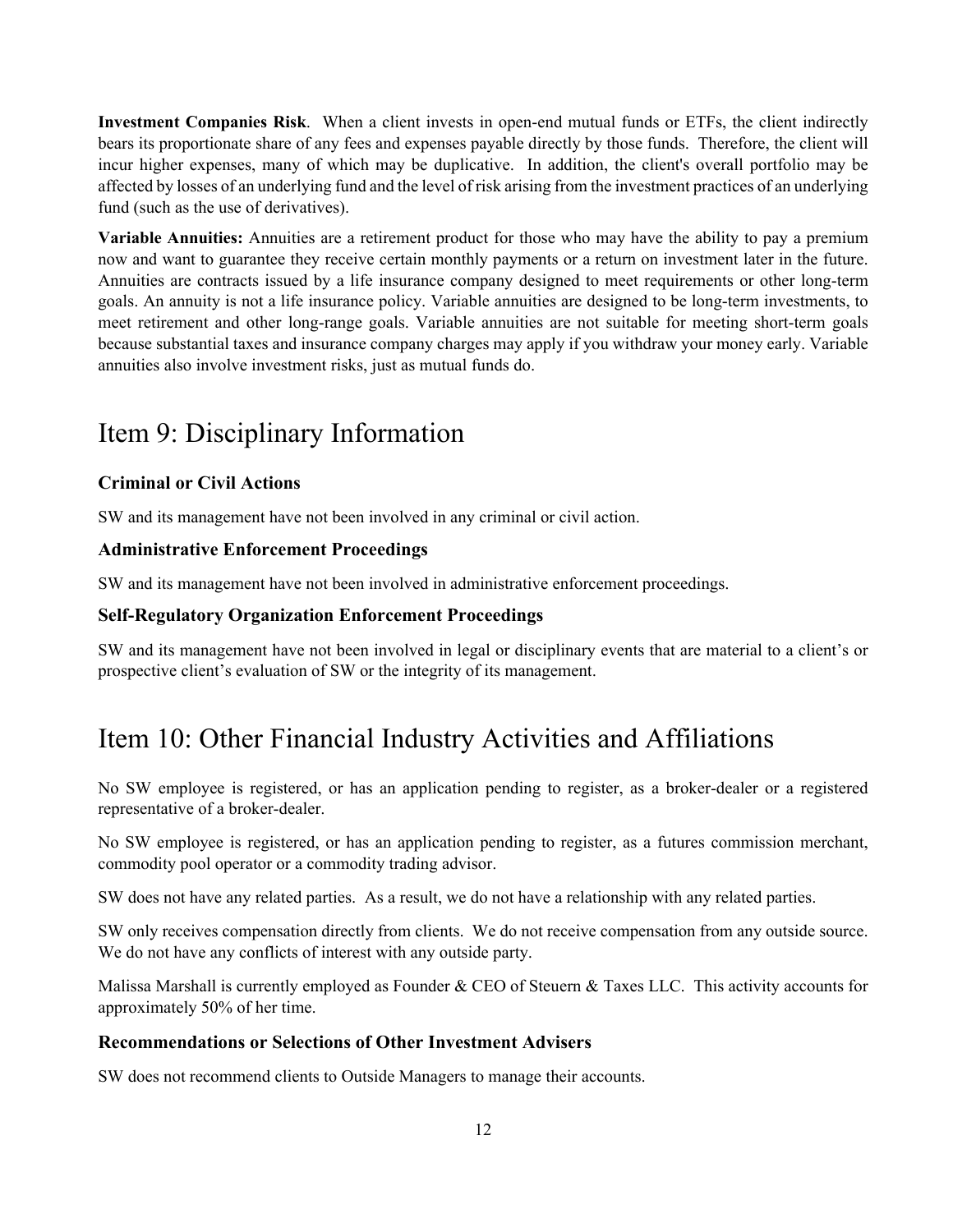# Item 11: Code of Ethics, Participation or Interest in Client Transactions and Personal Trading

As a fiduciary, our firm and its associates have a duty of utmost good faith to act solely in the best interests of each client. Our clients entrust us with their funds and personal information, which in turn places a high standard on our conduct and integrity. Our fiduciary duty is a core aspect of our Code of Ethics and represents the expected basis of all of our dealings. The firm also adheres to the Code of Ethics and Professional Responsibility adopted by the CFP® Board of Standards Inc., and accepts the obligation not only to comply with the mandates and requirements of all applicable laws and regulations but also to take responsibility to act in an ethical and professionally responsible manner in all professional services and activities.

#### **Code of Ethics Description**

This code does not attempt to identify all possible conflicts of interest, and literal compliance with each of its specific provisions will not shield associated persons from liability for personal trading or other conduct that violates a fiduciary duty to advisory clients. A summary of the Code of Ethics' Principles is outlined below.

- Integrity Associated persons shall offer and provide professional services with integrity.
- Objectivity Associated persons shall be objective in providing professional services to clients.
- Competence Associated persons shall provide services to clients competently and maintain the necessary knowledge and skill to continue to do so in those areas in which they are engaged.
- Fairness Associated persons shall perform professional services in a manner that is fair and reasonable to clients, principals, partners, and employers, and shall disclose conflict(s) of interest in providing such services.
- Confidentiality Associated persons shall not disclose confidential client information without the specific consent of the client unless in response to proper legal process, or as required by law.
- Professionalism Associated persons' conduct in all matters shall reflect the credit of the profession.
- Diligence Associated persons shall act diligently in providing professional services.

We periodically review and amend our Code of Ethics to ensure that it remains current, and we require all firm access persons to attest to their understanding of and adherence to the Code of Ethics at least annually. Our firm will provide a copy of its Code of Ethics to any client or prospective client upon request.

#### **Investment Recommendations Involving a Material Financial Interest and Conflicts of Interest**

Neither our firm, its associates or any related person is authorized to recommend to a client or effect a transaction for a client, involving any security in which our firm or a related person has a material financial interest, such as in the capacity as an underwriter, adviser to the issuer, etc.

#### **Advisory Firm Purchase of Same Securities Recommended to Clients and Conflicts of Interest**

Our firm and its "related persons" may buy or sell securities similar to, or different from, those we recommend to clients for their accounts. In an effort to reduce or eliminate certain conflicts of interest involving the firm or personal trading, our policy may require that we restrict or prohibit associates' transactions in specific reportable securities transactions. Any exceptions or trading pre-clearance must be approved by the firm principal in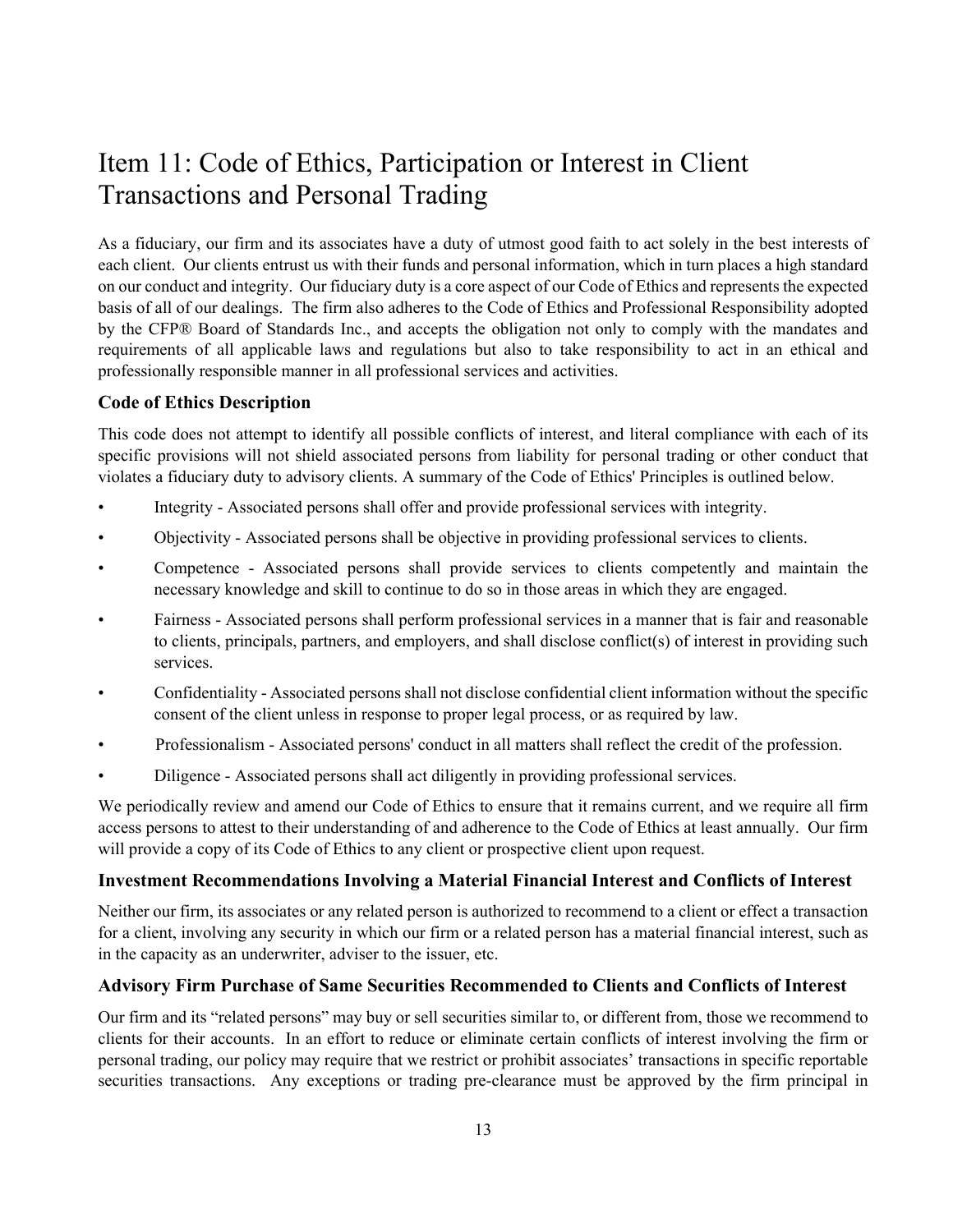advance of the transaction in an account, and we maintain the required personal securities transaction records per regulation.

#### **Trading Securities At/Around the Same Time as Client's Securities**

From time to time, our firm or its "related persons" may buy or sell securities for themselves at or around the same time as clients. This may provide an opportunity for representatives of SW to buy or sell securities before or after recommending securities to clients resulting in representatives profiting off the recommendations they provide to clients. Such transactions may create a conflict of interest; however, SW will never engage in trading that operates to the client's disadvantage if representatives of SW buy or sell securities at or around the same time as clients.

# Item 12: Brokerage Practices

#### **Factors Used to Select Custodians and/or Broker-Dealers**

Soaring Wealth LLC does not have any affiliation with Broker-Dealers. Specific custodian recommendations are made to the client based on their need for such services. We recommend custodians based on the reputation and services provided by the firm.

#### **1. Research and Other Soft-Dollar Benefits**

We currently receive soft dollar benefits by nature of our relationship with TD Ameritrade, Inc. ("TD Ameritrade"), member FINRA/SIPC and Interactive Brokers, member FINRA/SIPC/NYSE. Please see Item 12 and Item 14 below for details on the benefits received.

#### **2. Brokerage for Client Referrals**

We receive no referrals from a broker-dealer or third party in exchange for using that broker-dealer or third party.

#### **3. Clients Directing Which Broker/Dealer/Custodian to Use**

We do recommend a specific custodian for clients to use, however, clients may custody their assets at a custodian of their choice. Clients may also direct us to use a specific broker-dealer to execute transactions. By allowing clients to choose a specific custodian, we may be unable to achieve most favorable execution of client transactions and this may cost clients money over using a lower-cost custodian.

### **The Custodian and Brokers We Use (TD Ameritrade)**

Advisor participates in the TD Ameritrade Institutional program. TD Ameritrade Institutional is a division of TD Ameritrade, Inc. ("TD Ameritrade"), member FINRA/SIPC. TD Ameritrade is an independent [and unaffiliated] SEC-registered broker-dealer. TD Ameritrade offers to independent investment Advisors services which include custody of securities, trade execution, clearance, and settlement of transactions. Advisor receives some benefits from TD Ameritrade through its participation in the program. (Please see the disclosure under Item 14 below.)

## **The Custodian and Brokers We Use (Interactive Brokers)**

From time-to-time, securities transactions are executed through Interactive Brokers, member FINRA/SIPC/NYSE. Interactive Brokers maintains custody of our clients' assets and effects securities transactions for our investment management clients' accounts.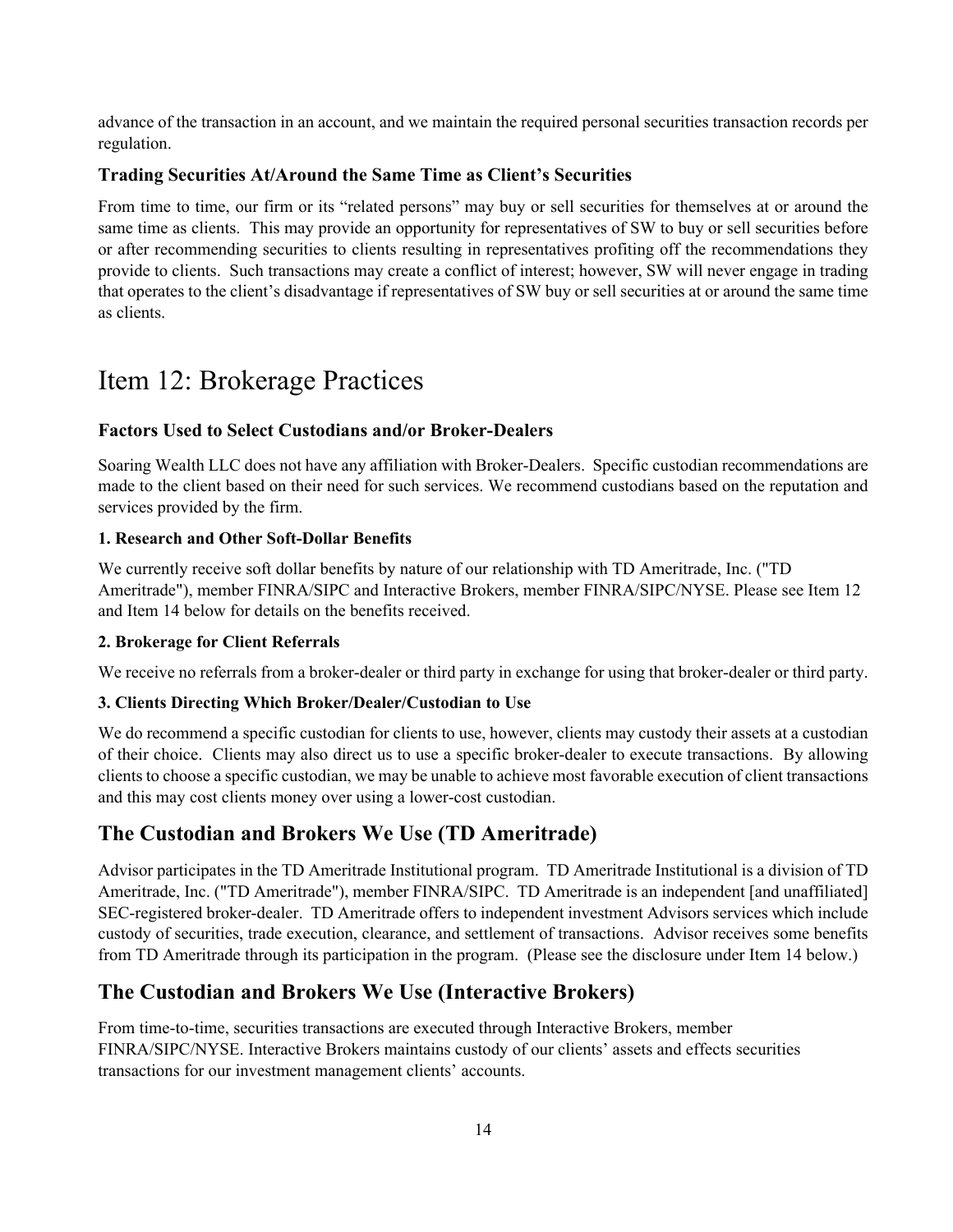The commissions charged by Interactive Brokers are competitive with similarly situated retail broker-dealers offering the same variety of securities to clients.

#### **Aggregating (Block) Trading for Multiple Client Accounts**

Investment advisers may elect to purchase or sell the same securities for several clients at approximately the same time when they believe such action may prove advantageous to clients. This process is referred to as aggregating orders, batch trading or block trading. We do not engage in block trading. It should be noted that implementing trades on a block or aggregate basis may be less expensive for client accounts; however, it is our trading policy to implement all client orders on an individual basis. Therefore, we do not aggregate or "block" client transactions. Considering the types of investments we hold in advisory client accounts, we do not believe clients are hindered in any way because we trade accounts individually. This is because we develop individualized investment strategies for clients and holdings will vary. Our strategies are primarily developed for the long-term and minor differences in price execution are not material to our overall investment strategy.

# Item 13: Review of Accounts

Client accounts with the Investment Advisory Service will be reviewed regularly on no less than an annual basis by Malissa Marshall, Founder and CCO. The account is reviewed with regard to the client's investment policies and risk tolerance levels. Events that may trigger a special review would be unusual performance, addition or deletions of client imposed restrictions, excessive draw-down, volatility in performance, or buy and sell decisions from the firm or per client's needs.

SW provides written reports that reflect the change in the account balance and annualized returns on client portfolios. Clients will receive trade confirmations from the broker(s) for each transaction in their accounts as well as monthly or quarterly statements and annual tax reporting statements from their custodian showing all activity in the accounts, such as receipt of dividends and interest.

## Item 14: Client Referrals and Other Compensation

We do not receive any economic benefit, directly or indirectly, from any third party for advice rendered to our clients. Nor do we, directly or indirectly, compensate any person who is not advisory personnel for client referrals.

TD Ameritrade: As disclosed under Item 12, above, Advisor participates in TD Ameritrade's institutional customer program and Advisor may recommend TD Ameritrade to Clients for custody and brokerage services. There is no direct link between Advisor's participation in the program and the investment advice it gives to its Clients, although Advisor receives economic benefits through its participation in the program that are typically not available to TD Ameritrade retail investors. These benefits include the following products and services (provided without cost or at a discount): receipt of duplicate Client statements and confirmations; research related products and tools; consulting services; access to a trading desk serving Advisor participants; access to block trading (which provides the ability to aggregate securities transactions for execution and then allocate the appropriate shares to Client accounts); the ability to have advisory fees deducted directly from Client accounts; access to an electronic communications network for Client order entry and account information; access to mutual funds with no transaction fees and certain institutional money managers; and discounts on compliance, marketing, research, technology, and practice management products or services provided to Advisor by third party vendors.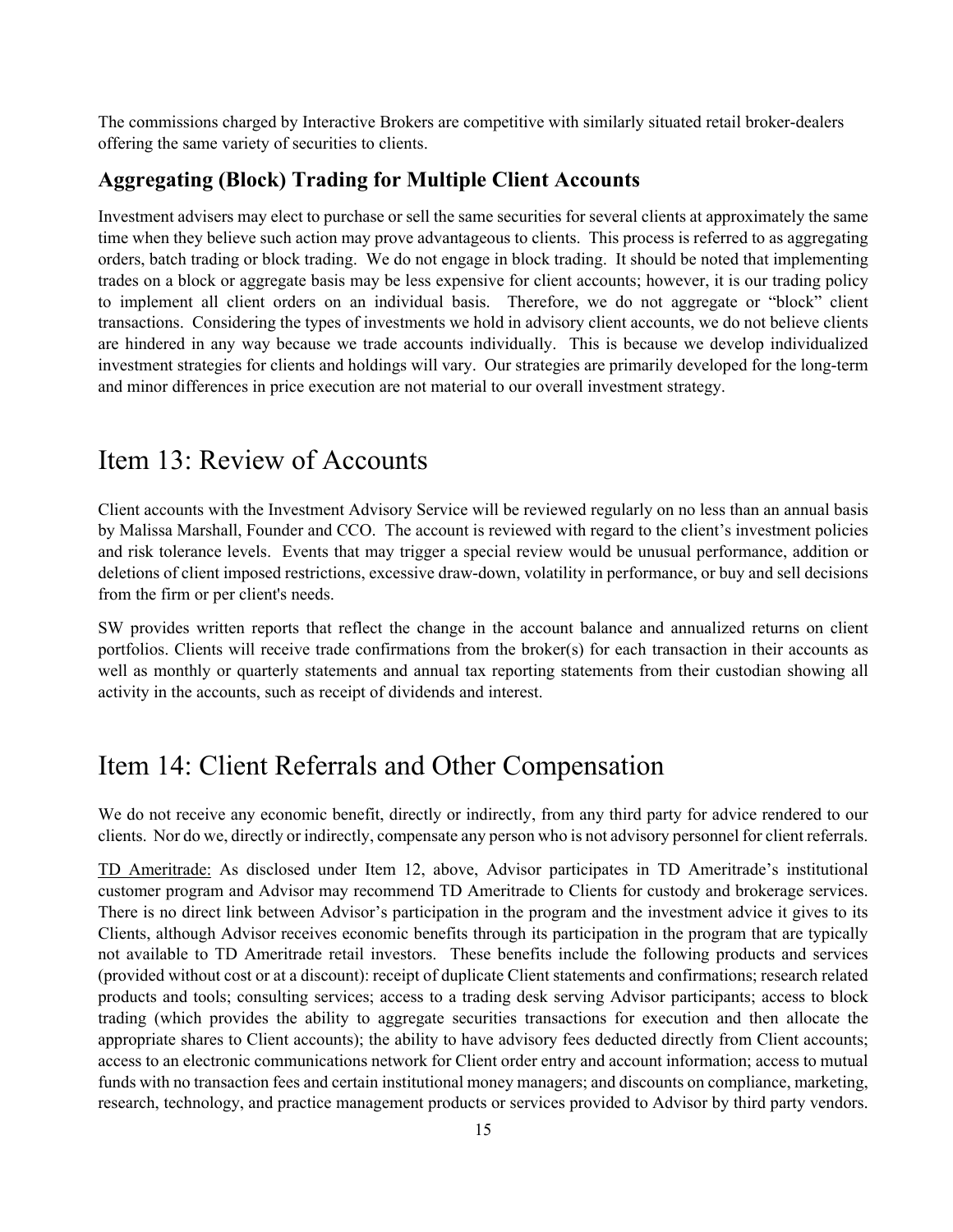TD Ameritrade may also have paid for business consulting and professional services received by Advisor's related persons. Some of the products and services made available by TD Ameritrade through the program may benefit Advisor but may not benefit its Client accounts. These products or services may assist Advisor in managing and administering Client accounts, including accounts not maintained at TD Ameritrade. Other services made available by TD Ameritrade are intended to help Advisor manage and further develop its business enterprise. The benefits received by Advisor or its personnel through participation in the program do not depend on the amount of brokerage transactions directed to TD Ameritrade. As part of its fiduciary duties to clients, Advisor endeavors at all times to put the interests of its clients first. Clients should be aware, however, that the receipt of economic benefits by the Advisor or its related persons in and of itself creates a potential conflict of interest and may indirectly influence the Advisor's choice of TD Ameritrade for custody and brokerage services.

Interactive Brokers: Interactive Brokers offers products or services other than execution that assist our firm in managing and administering client accounts. These may include software and other technology that provides access to client account data (such as trade confirmations and account statements), facilitate trade execution (and allocation of aggregated trade orders for multiple client accounts), facilitate payment of our fees from clients' accounts, and assist with back office functions, record keeping and client reporting. These services may be used to service all or a substantial number of client accounts, including accounts not maintained at Interactive Brokers.

The Adviser may also receive services from Interactive Brokers that are intended to help our firm manage and further develop our business. These services may include website design and technology support. Interactive Brokers also has arrangements with various product vendors, which enable our firm to purchase their products at a discount. These products may include such items as: client reporting and consolidated statement software; client communication software; client relationship management software; compliance assistance; and investment research.

While the benefits we receive from Interactive Brokers does not depend on the amount of brokerage transactions directed to Interactive Brokers, as a fiduciary we are required to disclose that there is an inherent conflict of interest when our firm recommends that clients maintain their assets at Interactive Brokers. These recommendations may be based in part on the benefits we receive from Interactive Brokers, such as the availability of the above-mentioned products and services, and not solely on our clients' interest in receiving the most favorable execution.

# Item 15: Custody

SW does not accept custody of client funds except in the instance of withdrawing client fees.

For client accounts in which SW directly debits their advisory fee:

- i. SW will send a copy of its invoice to the custodian at the same time that it sends the client a copy.
- ii. The custodian will send at least quarterly statements to the client showing all disbursements for the account, including the amount of the advisory fee.
- iii. The client will provide written authorization to SW, permitting them to be paid directly for their accounts held by the custodian.

Clients should receive at least quarterly statements from the broker-dealer, bank or other qualified custodian that holds and maintains the client's investment assets. We urge you to carefully review such statements and compare such official custodial records to the account statements or reports that we may provide to you. Our statements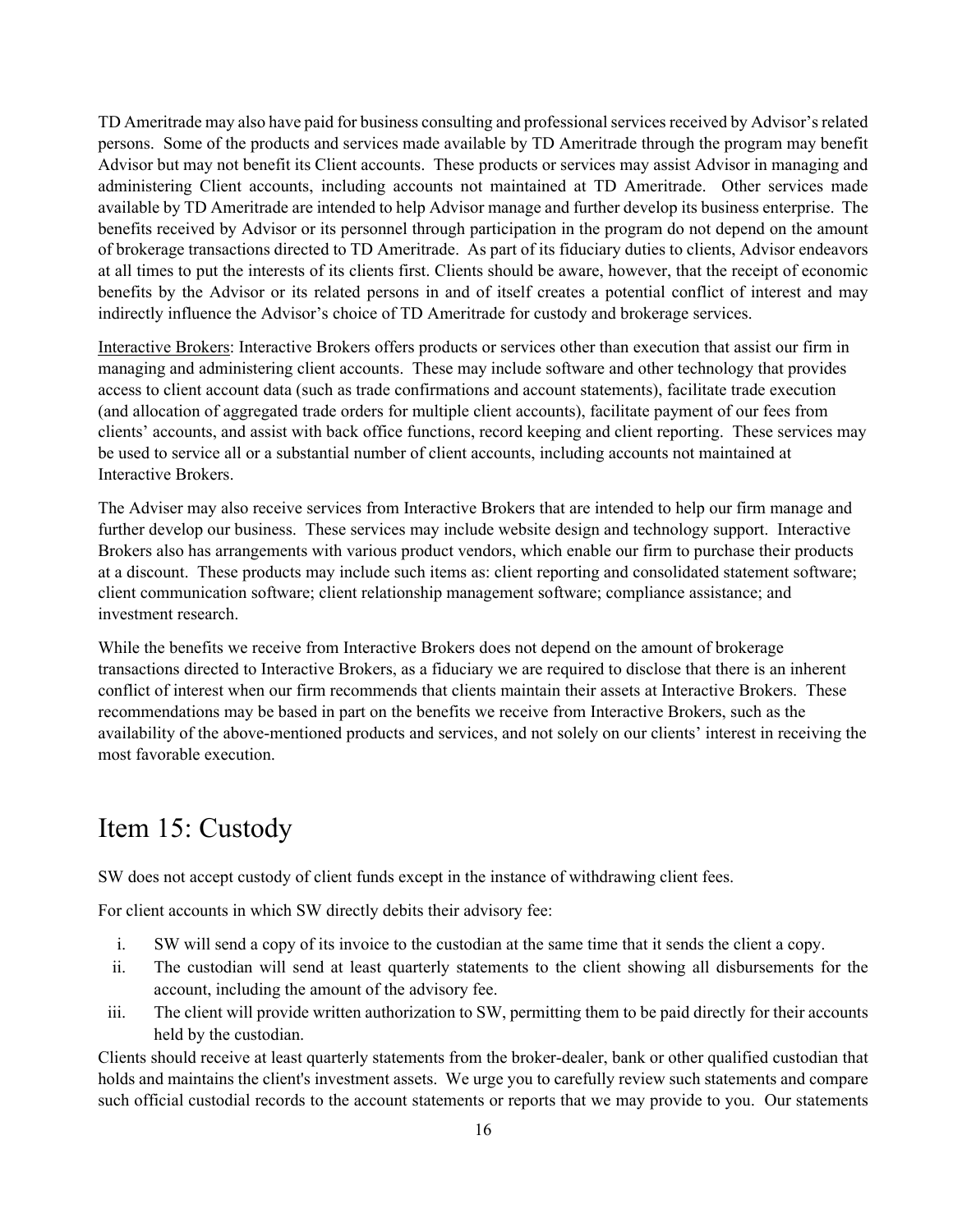or reports may vary from custodial statements based on accounting procedures, reporting dates, or valuation methodologies of certain securities.

# Item 16: Investment Discretion

For those client accounts where we provide Investment Advisory Services, we maintain discretion over client accounts with respect to securities to be bought and sold and the amount of securities to be bought and sold. Investment discretion is explained to clients in detail when an advisory relationship has commenced. At the start of the advisory relationship, the client will execute a Limited Power of Attorney, which will grant our firm discretion over the account. Additionally, the discretionary relationship will be outlined in the advisory contract and signed by the client.

## Item 17: Voting Client Securities

We do not vote Client proxies. Therefore, Clients maintain exclusive responsibility for: (1) voting proxies, and (2) acting on corporate actions pertaining to the Client's investment assets. The Client shall instruct the Client's qualified custodian to forward to the Client copies of all proxies and shareholder communications relating to the Client's investment assets. If the client would like our opinion on a particular proxy vote, they may contact us at the number listed on the cover of this brochure.

In most cases, you will receive proxy materials directly from the account custodian. However, in the event we were to receive any written or electronic proxy materials, we would forward them directly to you by mail, unless you have authorized our firm to contact you by electronic mail, in which case, we would forward you any electronic solicitation to vote proxies.

# Item 18: Financial Information

Registered Investment Advisers are required in this Item to provide you with certain financial information or disclosures about our financial condition. We have no financial commitment that impairs our ability to meet contractual and fiduciary commitments to clients, and we have not been the subject of a bankruptcy proceeding.

We do not have custody of client funds or securities or require or solicit prepayment of more than \$500 in fees per client six months in advance.

# Item 19: Requirements for State-Registered Advisers

#### **Malissa Marshall, CFP®**

Born: 1974

#### **Educational Background**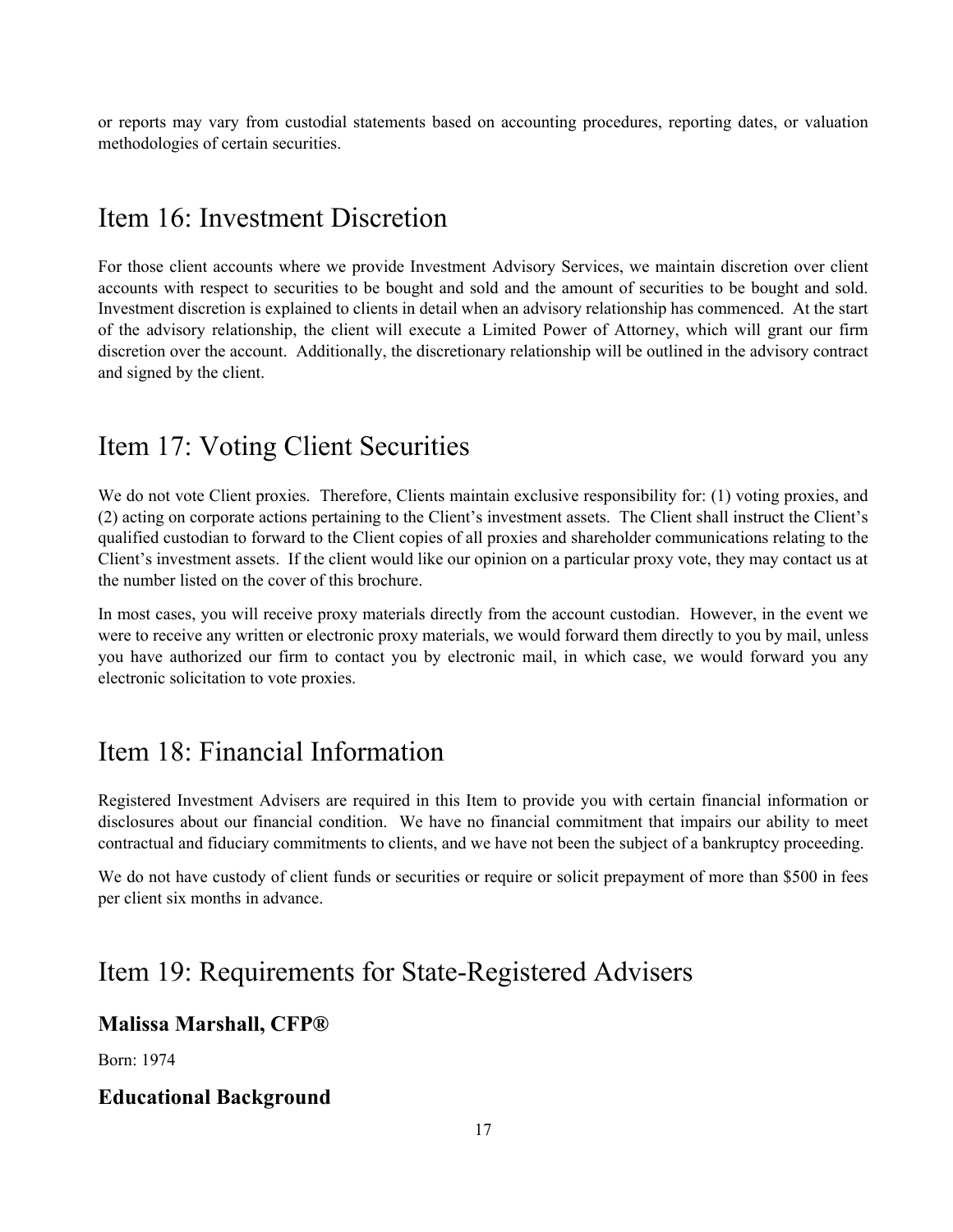• B.A. Political Science and German Literature, Columbia University, 1996

## **Business Experience**

- 11/2018 Present: Soaring Wealth LLC, Founder and CCO
- 11/2018 Present: Steuern & Taxes LLC, Founder and CEO
- $02/2019 04/2020$ : Herrick Ltd., Tax Associate
- 2/2017 11/2018: Marble Trail Advisors, Financial Planning Manager
- $2/2017 11/2018$ : Misasi & Company, Tax Manager
- 12/2007 1/2017: PricewaterhouseCoopers LLC, Tax Manager
- 5/2005 12/2007: Fontanello, Duffield & Otake LLP, Tax Associate

## **Professional Designations, Licensing & Exams**

**CFP (Certified Financial Planner)**®**:** The CERTIFIED FINANCIAL PLANNER™, CFP® and federally registered CFP (with flame design) marks (collectively, the "CFP® marks") are professional certification marks granted in the United States by Certified Financial Planner Board of Standards, Inc. ("CFP Board").

The CFP® certification is a voluntary certification; no federal or state law or regulation requires financial planners to hold CFP® certification. It is recognized in the United States and a number of other countries for its (1) high standard of professional education; (2) stringent code of conduct and standards of practice; and (3) ethical requirements that govern professional engagements with clients. Currently, more than 71,000 individuals have obtained CFP® certification in the United States.

To attain the right to use the CFP® marks, an individual must satisfactorily fulfill the following requirements:

- Education Complete an advanced college-level course of study addressing the financial planning subject areas that CFP Board's studies have determined as necessary for the competent and professional delivery of financial planning services, and attain a Bachelor's Degree from a regionally accredited United States college or university (or its equivalent from a foreign university). CFP Board's financial planning subject areas include insurance planning and risk management, employee benefits planning, investment planning, income tax planning, retirement planning, and estate planning;
- Examination Pass the comprehensive CFP® Certification Examination. The examination includes case studies and client scenarios designed to test one's ability to correctly diagnose financial planning issues and apply one's knowledge of financial planning to real-world circumstances;
- Experience Complete at least three years of full-time financial planning-related experience (or the equivalent, measured as 2,000 hours per year); and
- Ethics Agree to be bound by CFP Board's *Standards of Professional Conduct*, a set of documents outlining the ethical and practice standards for CFP® professionals.

Individuals who become certified must complete the following ongoing education and ethics requirements in order to maintain the right to continue to use the CFP® marks:

• Continuing Education – Complete 30 hours of continuing education hours every two years, including two hours on the *Code of Ethics* and other parts of the S*tandards of Professional Conduct*, to maintain competence and keep up with developments in the financial planning field; and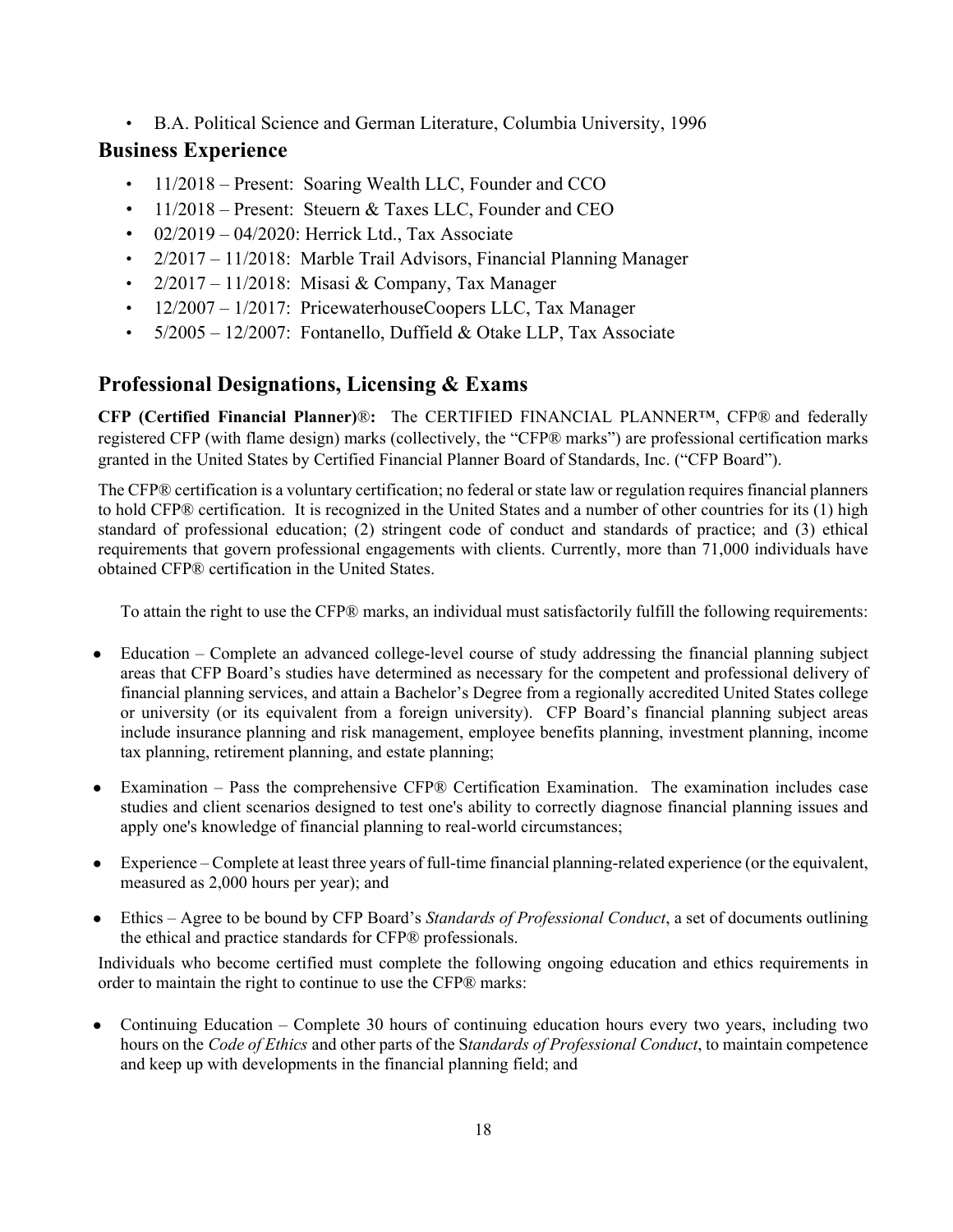● Ethics – Renew an agreement to be bound by the *Standards of Professional Conduct*. The *Standards* prominently require that CFP® professionals provide financial planning services at a fiduciary standard of care. This means CFP® professionals must provide financial planning services in the best interests of their clients.

CFP® professionals who fail to comply with the above standards and requirements may be subject to CFP Board's enforcement process, which could result in suspension or permanent revocation of their CFP® certification.

## **Other Business Activities**

Malissa Marshall currently works as Founder & CEO of Steuern & Taxes LLC. This activity accounts for approximately 50% of her time.

## **Performance-Based Fees**

SW is not compensated by performance-based fees.

### **Material Disciplinary Disclosures**

No management person at Soaring Wealth LLC has ever been involved in an arbitration claim of any kind or been found liable in a civil, self-regulatory organization, or administrative proceeding.

## **Material Relationships That Management Persons Have With Issuers of Securities**

Soaring Wealth LLC, nor Malissa Marshall, have any relationship or arrangement with issuers of securities.

## **Additional Compensation**

Malissa Marshall does not receive any economic benefit from any person, company, or organization, in exchange for providing clients advisory services through SW.

### **Supervision**

Malissa Marshall, as Founder and Chief Compliance Officer of SW, is responsible for supervision. She may be contacted at the phone number on this brochure supplement.

## **Requirements for State Registered Advisers**

Malissa Marshall has NOT been involved in an arbitration, civil proceeding, self-regulatory proceeding, administrative proceeding, or a bankruptcy petition.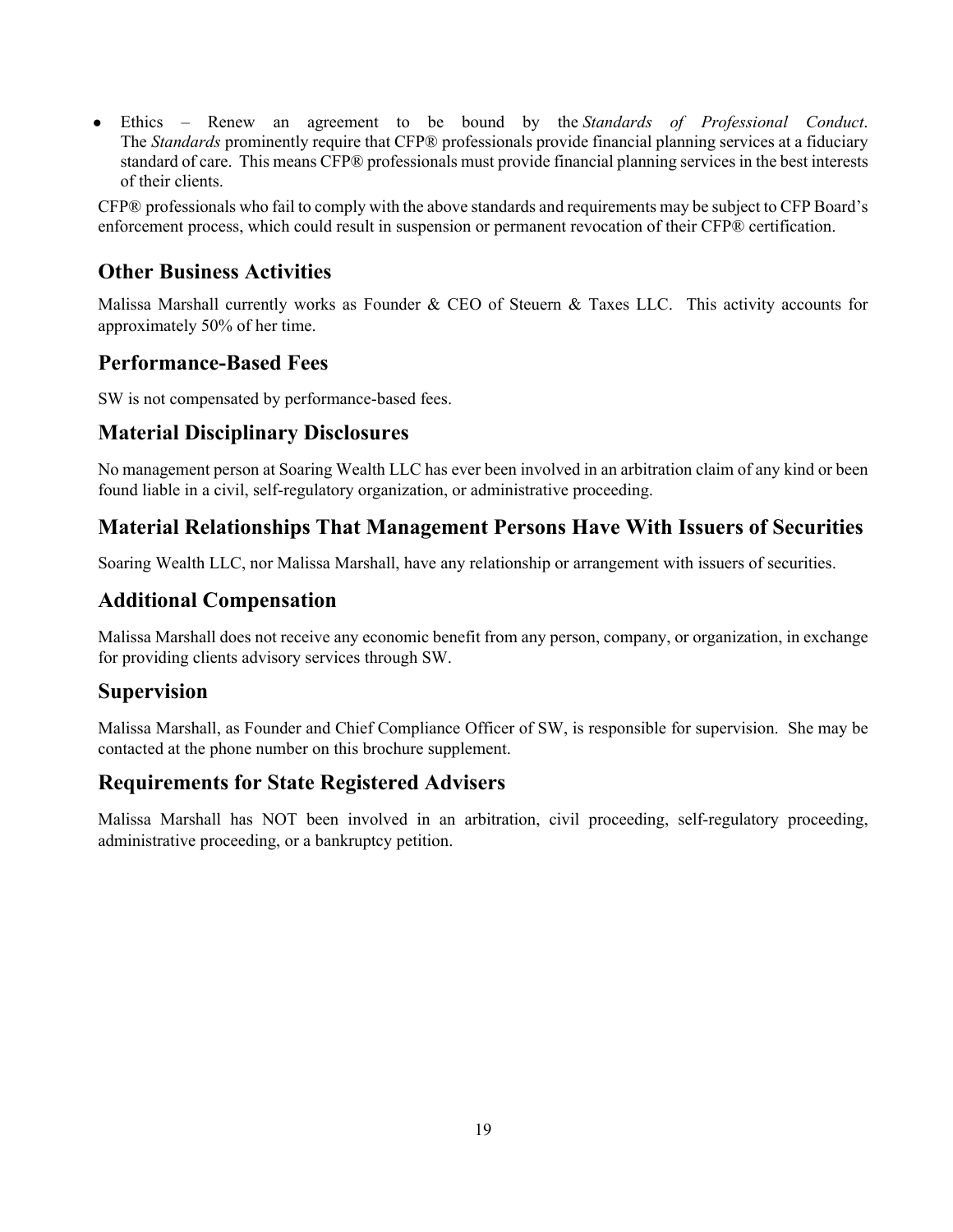# Soaring Wealth LLC

30 Spring Street Bristol, VT 05443 (802) 461-8222

Dated February 18th, 2022

# Form ADV Part 2B – Brochure Supplement

## *For*

# **Malissa Marshall, CFP® - Individual CRD# 6855567**

## Founder and Chief Compliance Officer

This brochure supplement provides information about Malissa Marshall that supplements the Soaring Wealth LLC ("SW") brochure. A copy of that brochure precedes this supplement. Please contact Malissa Marshall if the SW brochure is not included with this supplement or if you have any questions about the contents of this supplement.

Additional information about Malissa Marshall is available on the SEC's website at www.adviserinfo.sec.gov which can be found using the identification number 6855567.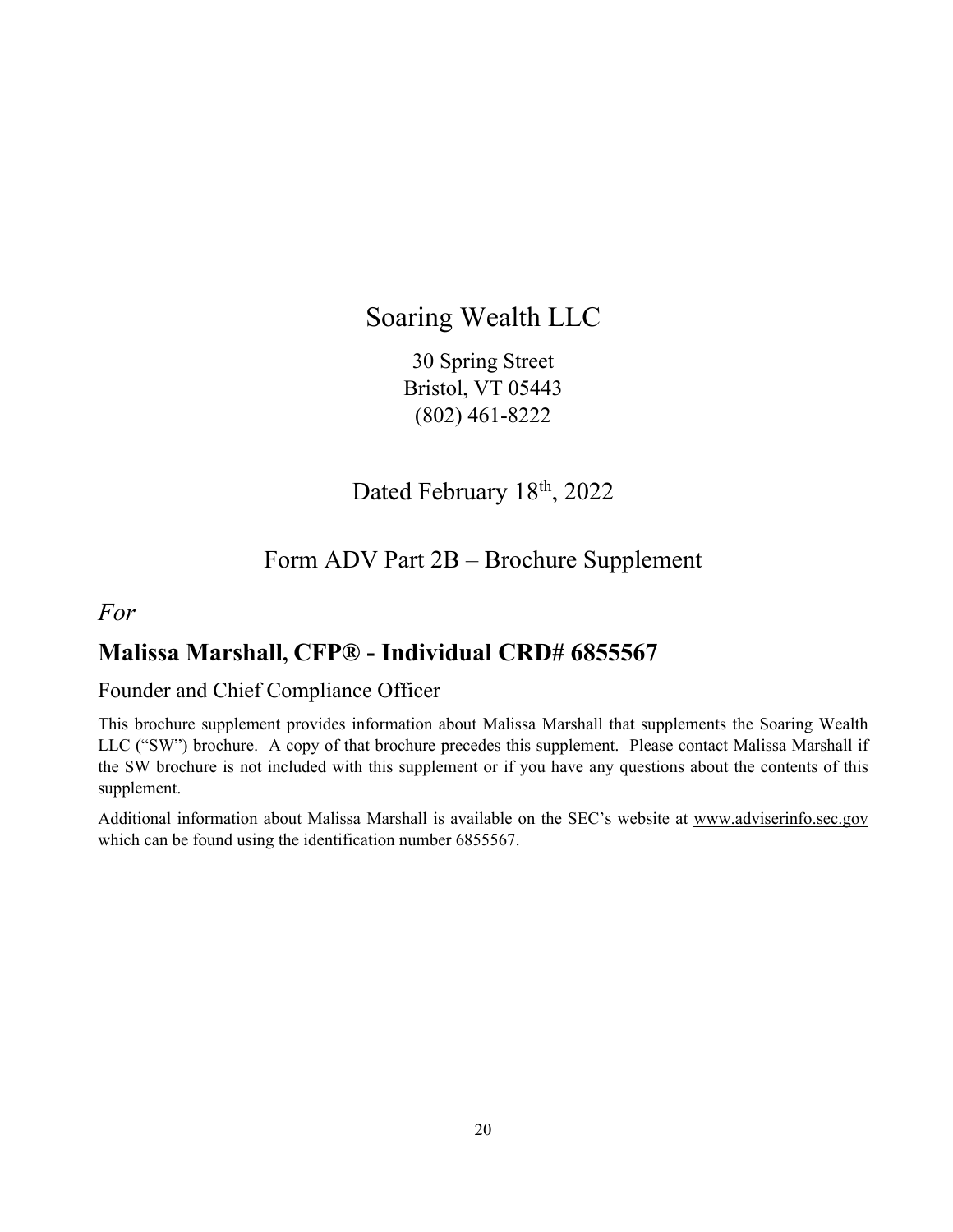# Item 2: Educational Background and Business Experience

## **Malissa Marshall, CFP®**

Born: 1974

## **Educational Background**

• B.A. Political Science and German Literature, Columbia University, 1996

## **Business Experience**

- 11/2018 Present: Soaring Wealth LLC, Founder and CCO
- 11/2018 Present: Steuern & Taxes LLC, Founder and CEO
- $\cdot$  02/2019 04/2020: Herrick Ltd., Tax Associate
- 2/2017 11/2018: Marble Trail Advisors, Financial Planning Manager
- $2/2017 11/2018$ : Misasi & Company, Tax Manager
- 12/2007 1/2017: PricewaterhouseCoopers LLC, Tax Manager
- $5/2005 12/2007$ : Fontanello, Duffield & Otake LLP, Tax Associate

## **Professional Designations, Licensing & Exams**

**CFP (Certified Financial Planner)**®**:** The CERTIFIED FINANCIAL PLANNER™, CFP® and federally registered CFP (with flame design) marks (collectively, the "CFP® marks") are professional certification marks granted in the United States by Certified Financial Planner Board of Standards, Inc. ("CFP Board").

The CFP® certification is a voluntary certification; no federal or state law or regulation requires financial planners to hold CFP® certification. It is recognized in the United States and a number of other countries for its (1) high standard of professional education; (2) stringent code of conduct and standards of practice; and (3) ethical requirements that govern professional engagements with clients. Currently, more than 71,000 individuals have obtained CFP® certification in the United States.

To attain the right to use the CFP® marks, an individual must satisfactorily fulfill the following requirements:

- Education Complete an advanced college-level course of study addressing the financial planning subject areas that CFP Board's studies have determined as necessary for the competent and professional delivery of financial planning services, and attain a Bachelor's Degree from a regionally accredited United States college or university (or its equivalent from a foreign university). CFP Board's financial planning subject areas include insurance planning and risk management, employee benefits planning, investment planning, income tax planning, retirement planning, and estate planning;
- Examination Pass the comprehensive CFP® Certification Examination. The examination includes case studies and client scenarios designed to test one's ability to correctly diagnose financial planning issues and apply one's knowledge of financial planning to real-world circumstances;
- Experience Complete at least three years of full-time financial planning-related experience (or the equivalent, measured as 2,000 hours per year); and